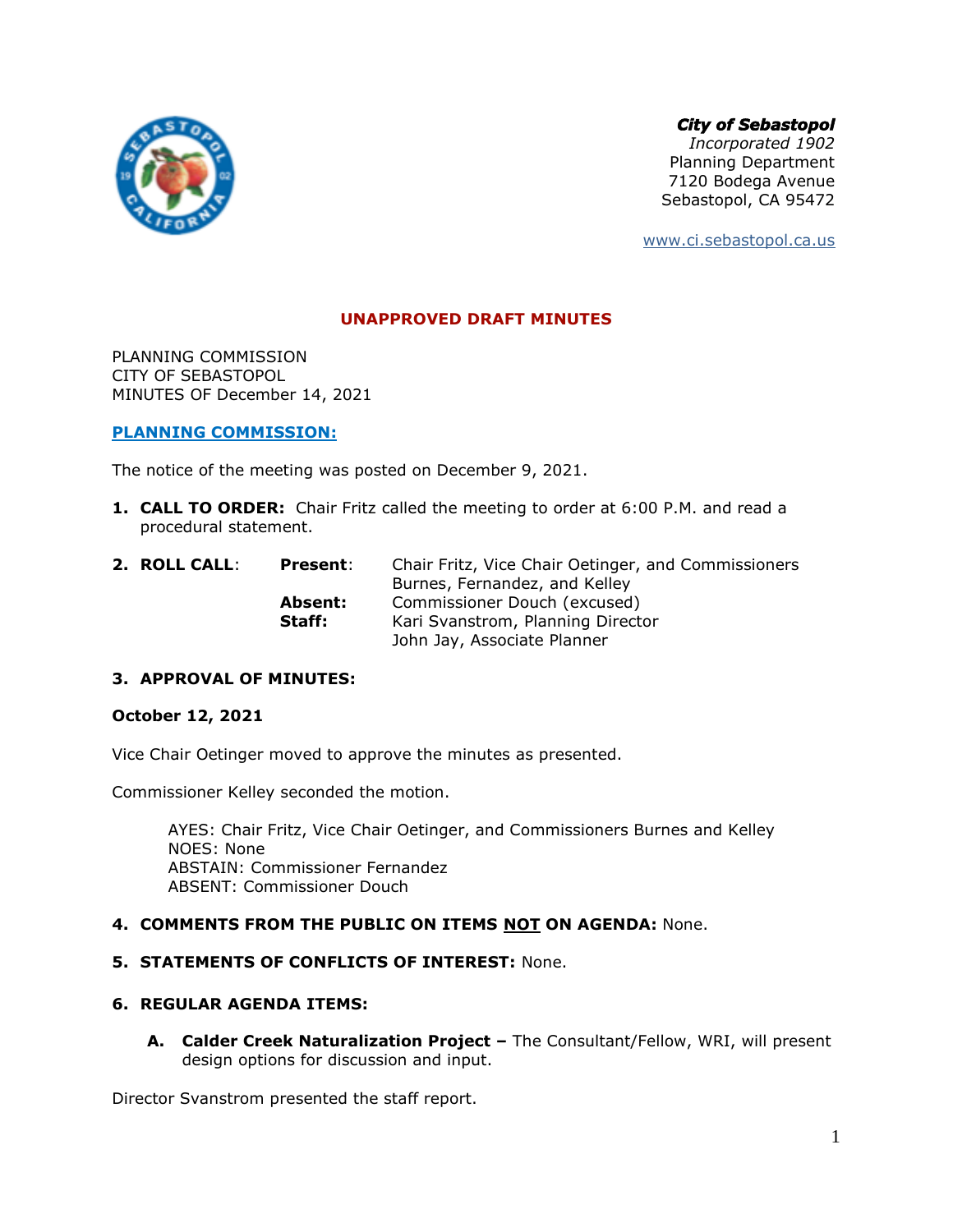Jessica Hall, Fellow of Switzer Foundation, presented and was available for questions.

Chair Fritz asked for Commission questions.

## **Evert Fernandez, Commissioner**

Is there any possibility or design that makes sense that would save all the trees, or is that not attainable in trying to set up a sustainable creek?

## **Jessica Hall, Fellow of Switzer Foundation**

I think the Updated Charrette is the most certain in terms of being able to preserve the most trees. I think that it does actually preserve all of the trees in concept right now. There are issues because the grading will impact the roots and because by moving the channel out of its current alignment, the way you deal with the void the old channel leaves that, could impact the roots as well; that's a consideration with all of them. I think that Stable Planform 1 has a fighting chance of being able to preserve the redwood trees similarly. As we go through here, on the Constrained Creek one the first batch of redwoods can be preserved, the second batch I think get too impacted by the floodplain of the channel and the grading.

### **Evert Fernandez, Commissioner**

On the Stable Planform you mentioned the events area that could be graded. Would it have extra runoff water or absorb some of that? What effects do you think that would have downstream, or what does that create?

### **Jessica Hall, Fellow of Switzer Foundation**

I don't really think of it as creating more runoff per se. In this scenario the lawn will run off some water, but you have this vegetated buffer that is being created by the restoration and that's going to mitigate a lot of any impact from that, and the lawn itself is permeable. In your typical lowest flow storm or smaller storm event it's going to still absorb water. In a higher storm it might be more likely to run off. You're going to get more sheet flow off of it, but that would be true of any kind of landscape area in a really severe storm event.

#### **Evert Fernandez, Commissioner**

Maybe runoff wasn't the proper term. Is it going to absorb generally more water and keep maybe farther downstream from flooding? Does it create help with all of that? I'm just looking to see what the effect of that is.

#### **Jessica Hall, Fellow of Switzer Foundation**

Superficially speaking, I don't know that it creates more or less benefit, because you're not increasing paving and you're not necessarily decreasing paving. In all these scenarios the amount of paving is about the same. The ball field itself is a permeable surface, so removing the ball field doesn't necessarily reduce runoff.

## **Deborah Burnes, Commissioner**

With drought conditions we have been under and the potential for more drought to come, with some of the fields that you have, and the rose gardens, and some of the planting, is it possible to have an element to this where there could be some rainwater capture to use for irrigation to maintain some of this beautiful landscaping that is there?

## **Jessica Hall, Fellow of Switzer Foundation**

That is a definite option. If you could work with some of the existing topography and existing paved areas to do some storm water capture that would definitely be something you could do. Also, I think it's really important to have a landscape that is low water using.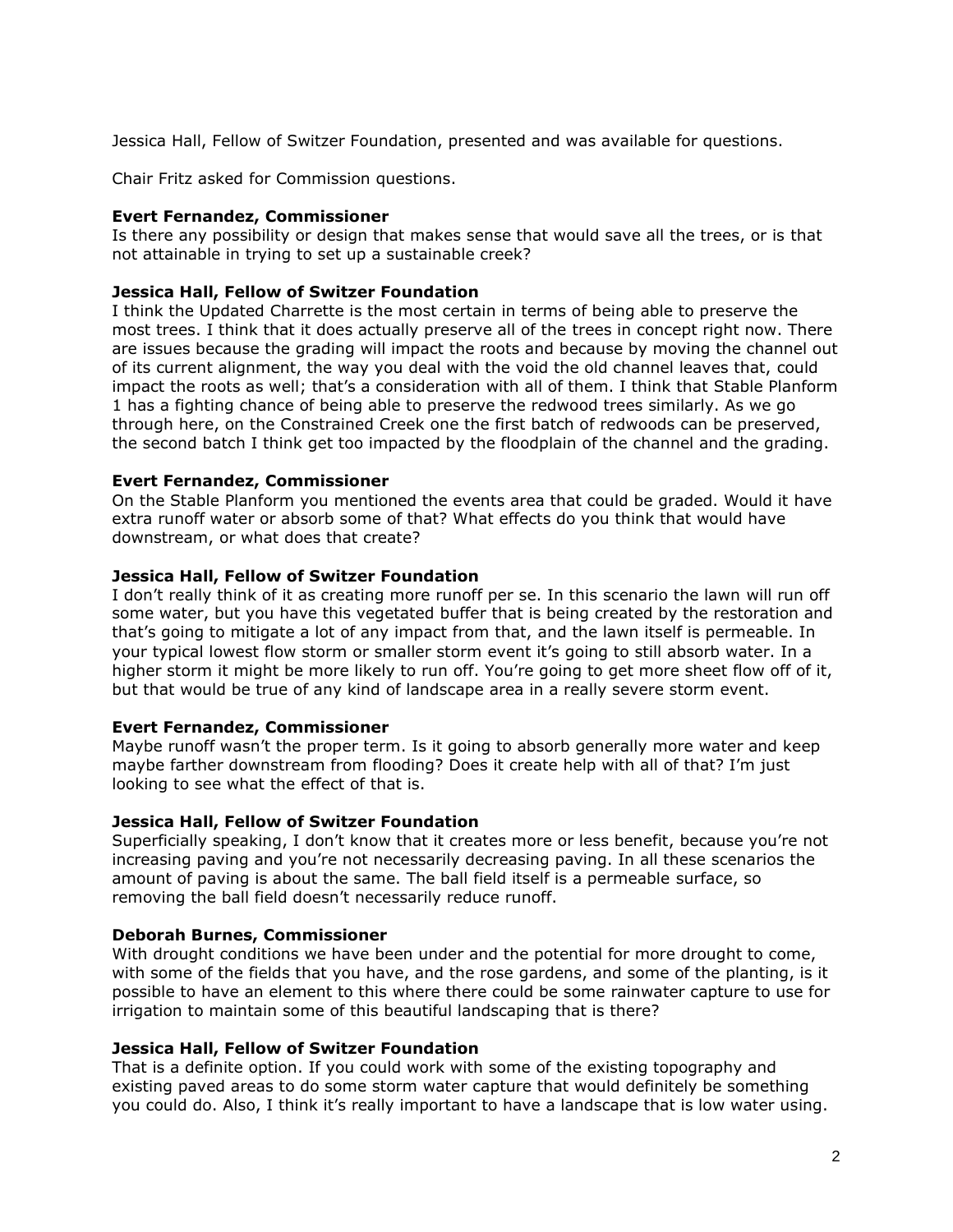If you're taking on any of these scenarios there's a certain amount of re-landscaping that would be inherent to the work and that could really focus on the water-using plants outside of the riparian zone.

## **Deborah Burnes, Commissioner**

I was looking at the larger lawns that obviously take a lot of water to maintain, so would that be out of your scope, looking at rainwater capture for this?

# **Jessica Hall, Fellow of Switzer Foundation**

I could certainly recommend some areas for capture. I'm probably not going to be designing at this level. The roofs around the pool building and where there are roofs, just being able to have rainwater capture systems in place around that would be examples of things I could identify.

## **Kathy Oetinger, Vice Chair**

Just because we have a master plan for the park that shows the Willow Street and Jewell Avenue end of the creek capped, did you give that any thought or consideration, and in particular if you did or if it were capped, is it possible then to change some of the grade issues that require the modulation of the creek as it winds its way downhill?

# **Jessica Hall, Fellow of Switzer Foundation**

Our involvement in this really came from the desire of folks to think about restoring and protecting the stream, and capping it would be working in a different direction from that, so that was never a consideration for what we were doing. Basically, if it were capped the amount of stream that would be left open, we would be applying similar kinds of processes to it, so it would still need to have a ratio of 1.3 for stream length. It would just be a shorter overall length that we would be doing that within. There would still be a lot of the same issues; it would just be those issues for a smaller segment of the park.

## **Ann Riley, Executive Director of Waterways Restoration Institute**

One of the issues capping would create is permit issues. I have about 25 years into the San Francisco Bay Regional Water Quality Control Board and the California Department of Fish and Wildlife, and the regional boards don't want to write permits for capping creeks at this time in our history; they want to see restoration projects. The other barrier to capping is trying to attract grant funds. We have a number of state grant programs that we typically use for these kinds of projects, but the guidelines written into these state programs are for restoration of the natural resources, public access, interpretive signage, that kind of thing. We wanted to not create institutional and funding barriers.

## **Kathy Oetinger, Vice Chair**

I mainly wanted to bring this up because it was in the master plan, and now we have it on the record that you have answered that question and the considerations that are in place.

## **Ann Riley, Executive Director of Waterways Restoration Institute**

The other thing that struck me in terms of the difference between these plans and the master plan is the master plan seems to take out all the redwoods and this plan goes over backwards to try to save redwoods, and what we were hearing from a number of community members is that redwoods were very important to them, so that is another part of this story.

## **Linda Kelley, Commissioner**

Was analysis done of the amount of shading that will be lost with any of these plans?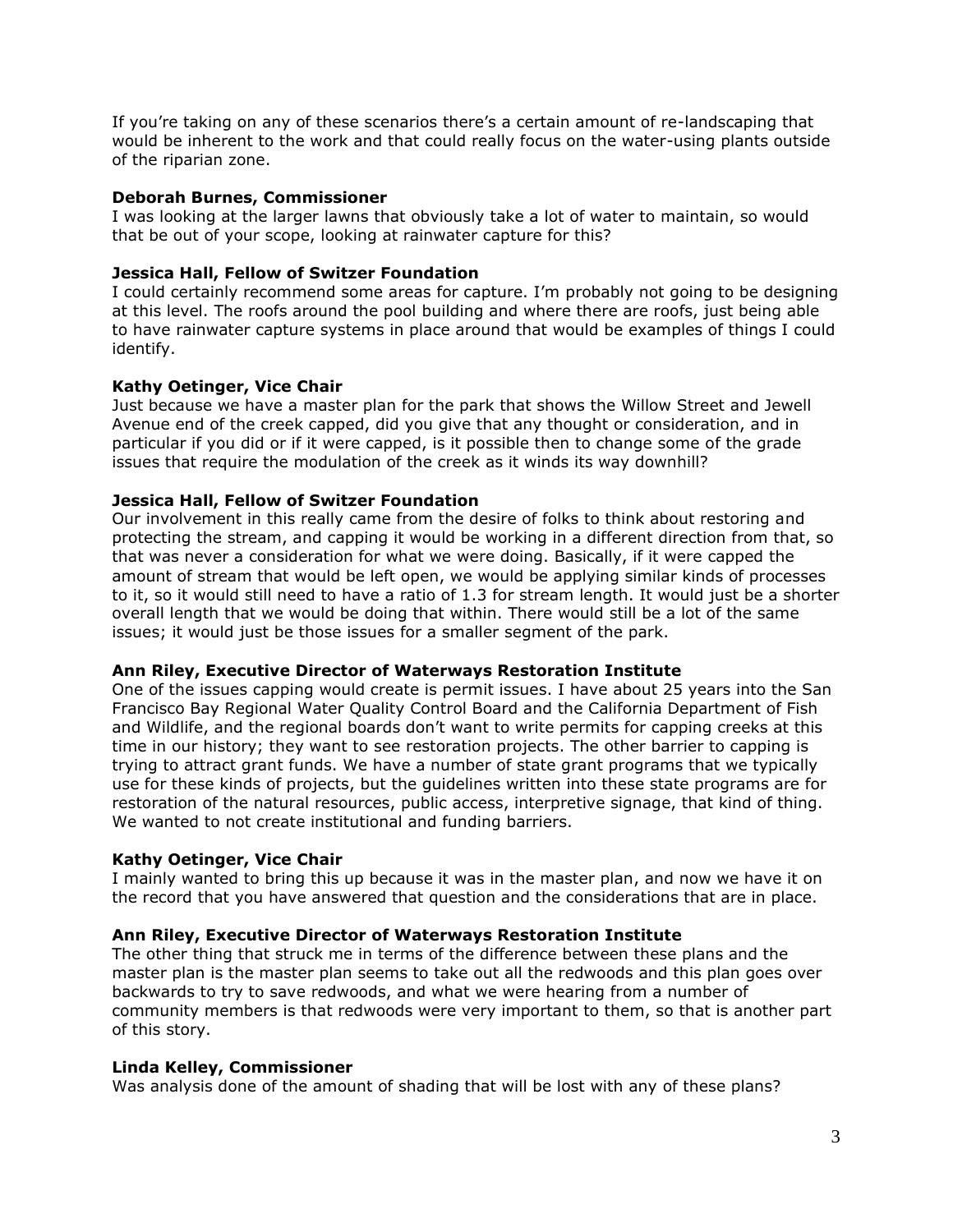## **Jessica Hall, Fellow of Switzer Foundation**

We haven't done a shade analysis. I would say that there is possibly going to be a temporary impact with grading, and I think some of the effort to preserve the redwoods shows that there are ways to work around the existing trees and that's something that we would definitely endeavor to do, but once you have the riparian corridor in place you're going to have more shade, because those trees that are supported by the stream and that are important for the steam's health will be increasing the amount of shade you have.

## **Linda Kelley, Commissioner**

I don't know a lot about redwoods and how much water they actually use. Are they deep rooted? I know that I have planted them on my property up in Mendocino Country trying to create a little circular area for shade, and I'm surprised that after irrigating them for ten years that they're thriving in a very hot area off of Cobolo Road, so I don't know why they're doing so well. I know some people consider them trash trees because they're very difficult in a built-up environment with respect to how far from buildings and how big they get, that kind of thing. Just for my information, I know we want to save trees, but also what's an issue with the redwoods?

### **Ann Riley, Executive Director of Waterways Restoration Institute**

I think you might be a little worried about would this design sustain a water-loving tree like redwoods. The redwoods are maybe not typically native to Sebastopol; however, they do inherently occupy the floodplains and the tops of terraces of streams; that's where they like to live. What we're trying to do is, if possible, create some floodplain area for them, which are where you would find them in a state park up near Mendocino or Humboldt Counties, or even up in our local redwood park. We're going to see if we can create that sort of floodplain and terrace environment where redwoods can thrive, but the fact that they're located near a creek means they probably have a pretty good water supply, so I'm not too worried about their sustainability.

#### **Paul Fritz, Chair**

Any of these options are so inspiring to imagine what could happen to Ives Park, so it's super exciting. I'm so happy we have this opportunity with you guys, because any of these would be so much better than what is there. Jessica, you did talk a little bit about the void in the oak with the old channels. How are some ways that you deal with that? Do you have to take out all the concrete and fill it in? How exactly does that all work? What is that process?

#### **Jessica Hall, Fellow of Switzer Foundation**

That's something we need to explore more in depth. There might be some partial fill, but the roots are currently established where they are. They get oxygen through the relationship they have to the soil and how permeable that soil is, and so when you cover those roots it's like you're starting the roots out and so they will die and then you lose that root and we all know that that has impacts. There's a certain amount of impact that the tree can handle, and part of what we have to evaluate is how much of that system is being impacted by everything that's happening with the restoration design. The City works with an arborist, Becky Duckles, and she's wonderful and has been very helpful and informative with giving us some baseline information about the redwoods there that relates to this. We think that moving forward there will probably need to be some more careful study to really drill into it—not the tree, but the issue.

#### **Ann Riley, Executive Director of Waterways Restoration Institute**

Your question may be broader than that. What happens to that whole channel in any of these designs is after we've got a completely designed project and it's permitted and you're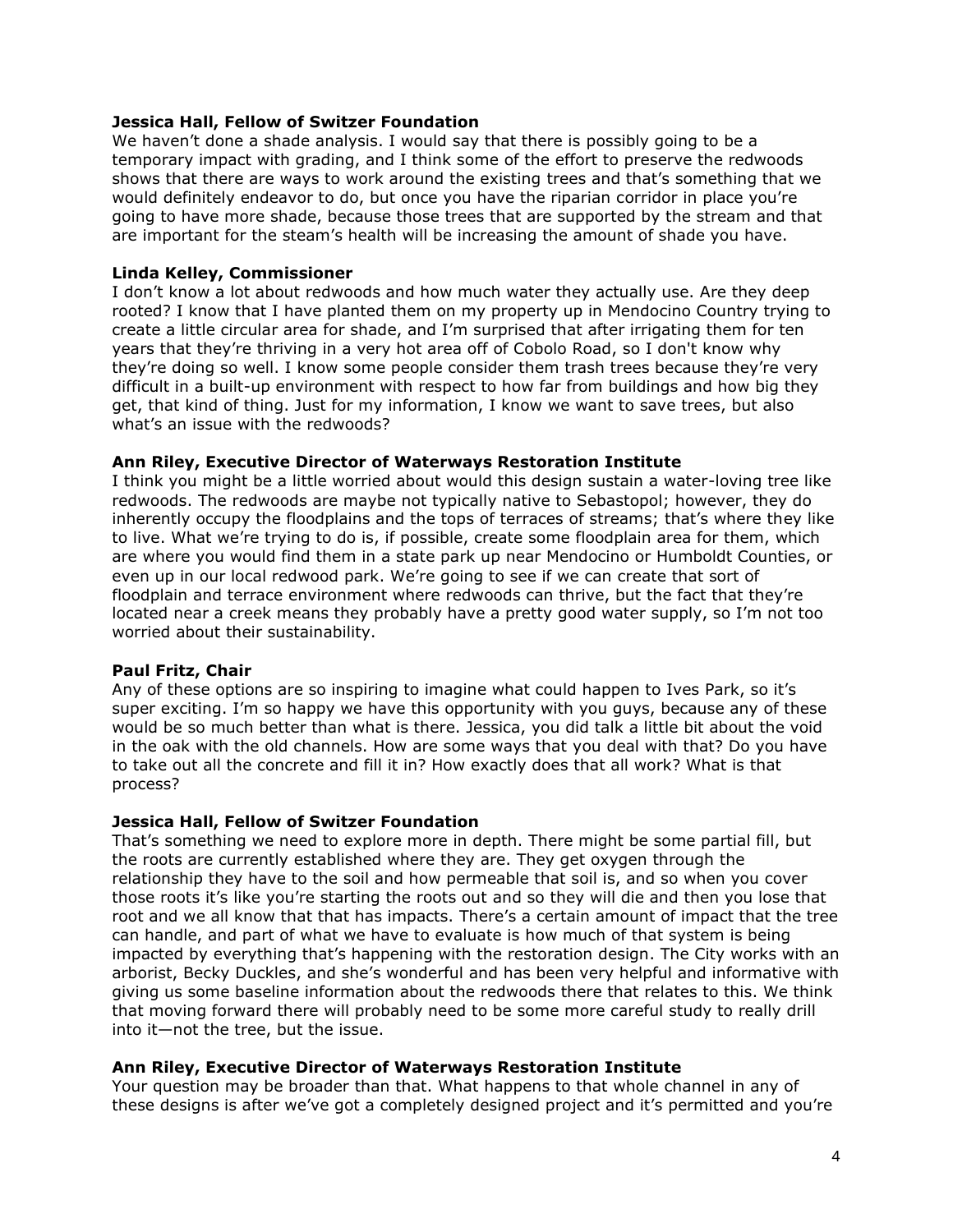going into construction, crews come in and demolish the concrete and they carry it away, and then you have excavators re-grade the channel to the right dimensions and the length, so the old environment just gets removed, including the fencing, and a new creek gets graded. The regulatory agencies require a cofferdam where the creek has to be put in a pipe during construction so you don't mess up the water quality, and so you basically take away what you see there now and you replace it with a very different cross section and natural environment.

# **Paul Fritz, Chair**

In your Updated Charrette option you say the stream length is on target for stability. Does that mean that you think you can reach the appropriate 1.3 ratio with that scheme?

## **Ann Riley, Executive Director of Waterways Restoration Institute** Yes.

# **Paul Fritz, Chair**

This is a general question going back to Kathy's question about the master plan. When we met with you earlier you talked about grant money available to do this restoration work. If you go to something like the Stable Planform option, which is a completely different park, how does the grant money work in terms of this is grant money for the creek restoration, but obviously there are a whole bunch of other aspects of the park that it hits upon? How is that grant defined and how do we get other grants to supplement that to be able to do the rest of the work? Obviously, if you do something as extreme as the stable plan form you want to be able to do the rest of it too. We can't just do the stable plan form and leave the rest of it in a who knows what state at that point, so could you talk a little bit about that process?

## **Ann Riley, Executive Director of Waterways Restoration Institute**

I've raised funding for a lot of these projects. Typically you combine several state agency grant programs; they're very user-friendly. A program like the California Natural Resources Agency's River Parkways program is very open-ended about what they fund. They fund creek restoration, flood plain restoration, bridges, paths and trails, and interpretive aspects. Over in the city of San Pablo they helped fund a complete redevelopment of a baseball field area. Some local governments do look at redevelopment monies, although that's been less available in recent years. The Coastal Conservancy will fund a very broad range of features that are contained here. My guess is if I was giving you an assignment to do fundraising for this I would call in the Coastal Conservancy and the California Natural Resources Agency as two good partners to try to make something like this happen, thinking of the whole park, not just pieces of it.

## **Paul Fritz, Chair**

Then, Kari, obviously any of these schemes completely transform the master plan, so what is the process for dealing with that? If we say we want to go ahead with stable plan form, how do we then revisit the master plan and make that adjustment so they conform to each other?

## **Kari Svanstrom, Planning Director**

The current Ives Park master plan, I know it's about eight years old, was adopted by Council, so any changes to it would need to be approved by Council. The process I would recommend, because any of these, even the Constrained Creek, because it doesn't cap the creek, whatever the Planning Commission is recommending, and if there's a first, second, third choice, that might also be helpful, bring that to the City Council for a check-in; if we can do it in January that would be great. I'll work with Jessica and Riley to get that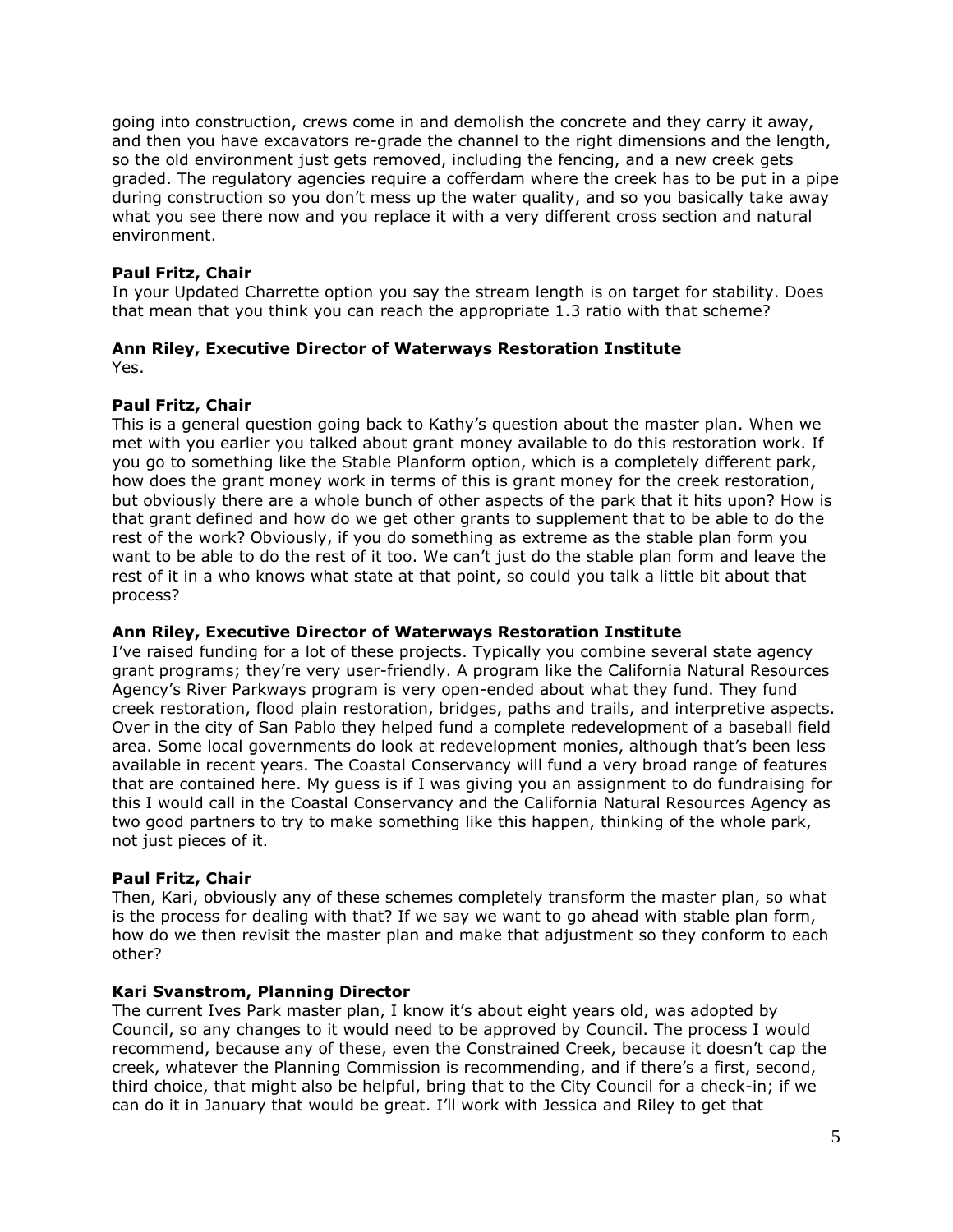scheduled and make sure that Council is accepting about whatever direction the Planning Commission is interested in recommending and pursuing. Then we do know that there will other details that need to be fleshed out in terms of any other adjustments to the master plan, and Council is aware of that. I did discuss that this creek design and naturalization project would likely result in some changes and updates to the master plan, and to me it made sense since you can't just put the creek anywhere, as Jessica explained. There are certain aspects it wants to be, and obviously the pool is already built, but looking at the creek would help inform the changes to the master plan, so let's work on this project first. I think with this meeting, and then going to Council with whatever the Planning Commission recommends pursuing, and certainly Jessica has done a good job of trying to make sure some of those other elements are in here, but if there needs to be a little bit more of any update to the master plan after that we can work on that as staff and the Commission.

## **Paul Fritz, Chair**

I appreciate, Jessica, you incorporating all of the elements that were in the master plan. I think you've done a good job of capturing all the various pieces in each of these schemes, so we can at least know we have the same program that we're working with if we decide to move forward on one of these and know that we can get all those pieces in; that's good to know.

## **Deborah Burnes, Commissioner**

To tag on what you had said, Chair Fritz, I was wondering about the financial implications for the different scenarios as well. I appreciate that the grants are available and it's something we can do, but with these presentations do we have any type of financial differentiation, like what the Constrained Creek versus the Stable Planform would be, or is that something that comes later on down the road?

## **Jessica Hall, Fellow of Switzer Foundation**

That would typically come later. I will say you have some infrastructure around the ball fields that would have to be worked around in either scenario and you want to be careful of. I'm not sure how much that would impact that cost estimates in the different scenarios. I mentioned the sewer line crossing the creek, but there are some sewer cleanouts for a lateral, and we don't have information about where that lateral connects to the main. All of that would impact the design as well as costs, depending on how you address that.

Chair Fritz opened public comment.

#### **Lynn Deedler, a member of the public**

I have lots of comments and lots of thoughts about each of these plans, but also I feel a bit overwhelmed. This is an awful lot of information to absorb and to really think out and put all the pieces together. Are there going to be public workshops coming up where we can look at a big drawing up on a board and talk and work on one plan at a time and look at the details of that? The other thing is will there be large copies of each one of these plans that are made available to us to look at, think about, and mark up? There's the triangular island at the corner of Jewell Avenue and Willow Street. It halfway looks like they're incorporated into each of these plans, but I can't tell for sure. Are they or are they not? Runoff is calculated in a city that's highly developed with lots of road surface and rooftops, and that drains a lot more water than natural ground. How is the calculation made from the many different surfaces? Do we really need barbeques? Santa Rosa is putting in new parks with lots of benches and picnic areas at Howarth Park and they don't have barbeques. People come with preheated food or propane barbeques that seem to work fine. I look at those barbeques in Ives Park that we have and they're hardly ever used and they create a cleanup problem and an obstacle problem. For the space that they take up I always question why we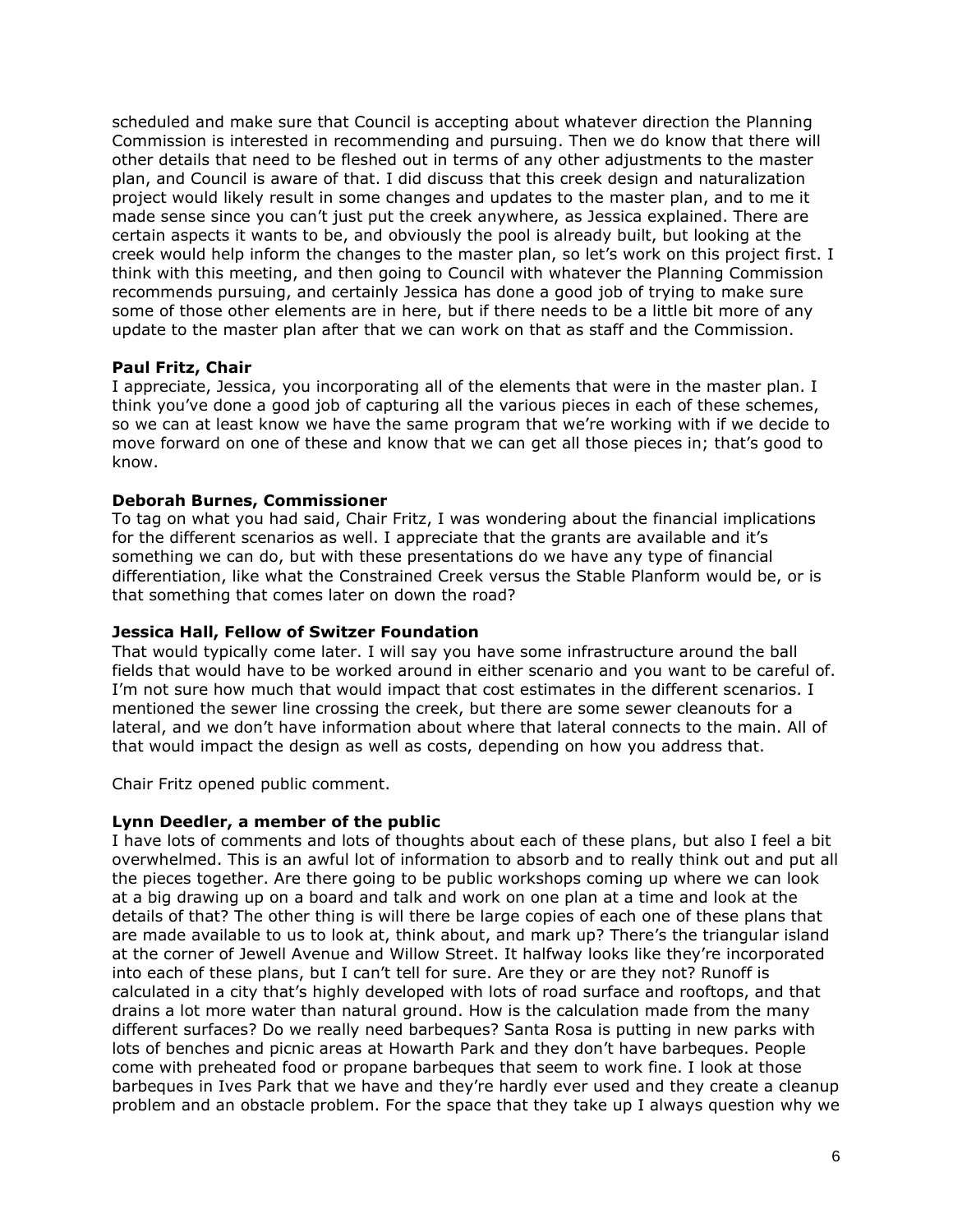have them in these days. One thing I wanted to point out is back by the Fire Department corner where it goes onto Jewell there's a big grove of redwood trees, and that seems like something that's totally overlooked in every plan I've seen, including our current master plan. That seems like an opportunity to save just a few pine trees and make a nice, solid backdrop to a very private, interesting nook, but right now all those trees have crowded and grown together so tightly that all the lower branches don't have much leaves and you look at the Fire Department parking lot where you could be looking at a beautiful background of redwoods, and these are left out of many plans.

## **Josho Somine, a member of the public**

My name is Josho Somine. I'm trained as a landscape architect and I'm also on the City Climate Action Committee. I appreciate all the work and research that's gone into this and all the considerations. I feel like I'm playing catch up on this whole process to a certain extent, so I'm going to raise a few issues and forgive me if they've already been addressed in your previous discussions. I'm really sympathetic to naturalization and the aspirations and ethics involved in that, but this is a pretty urban park and as such it's main user groups, aside from the summer events that bring a lot of people but happen for a pretty short time, are young children and homeless people, frankly. These populations have really different needs, obviously, but issues that come up with respect to that are safety and visibility. A naturalized stream channel tends to be noteworthy for its density and shrubbery, and if we're really talking about having these little pockets tucked in all the way along there where it's hard to see through, how those pockets might get used is not programmable for the City and in some ways goes against the concerns of safety and visibility that are inherent in this kind of urban situation. That's just one consideration. Secondly, upstream of the park a little bit west of Jewell Avenue is a longstanding hobby farm that is packed with all kinds of different livestock and with no riparian buffers. In any rain event a certain amount of manure is washing directly into the creek—this is about a block away from the park—so we really can't assume that the water quality in the creek is that good overall. I wonder if there's any consideration to something along the lines of constructed wetlands or those more intensive rainstorm water details? Finally, there's a really long stretch of the creek in what you're calling the Railroad Forest on the other side of Petaluma Road where the creek is already exposed and there's a lot more space there. In terms of flood mitigation, habitat creation, and just channel manipulation I would suggest that there's more potential over there for an ecological impact than actually in the middle of this park, however sweet the aesthetics of it could be within the park setting itself.

## **Joan, a member of the public**

Thanks for the presentation. It's really informative and inspiring to see these possibilities. If we went with the more constrained approach and the stream length, as you're characterizing it, is less stable, what would that mean? I'm guessing that means it would need some rock of some other way of stabilizing, but I'm curious to hear from your perspectives what that would require if we did go with that more constrained approach. Then on the fully stable plan form, which personally I would love to see, I guess it's really more of a topic for the whole Planning Commission, but I wonder about the feasibility of eliminating the ball field. I'm sure that's been raised, but I'm curious to hear folks talk about that, if you think that there's any possibility of allowing the creek that extra room by eliminating the ball field that is very heavily used and dearly beloved by a portion of the population. I just want to thank you and look forward to seeing the progress.

## **Kari Svanstrom, Planning Director**

We did have one question in the chat asking where the first bridge was on one of the scenarios. I don't know if Jessica can maybe address that when we go through the questions.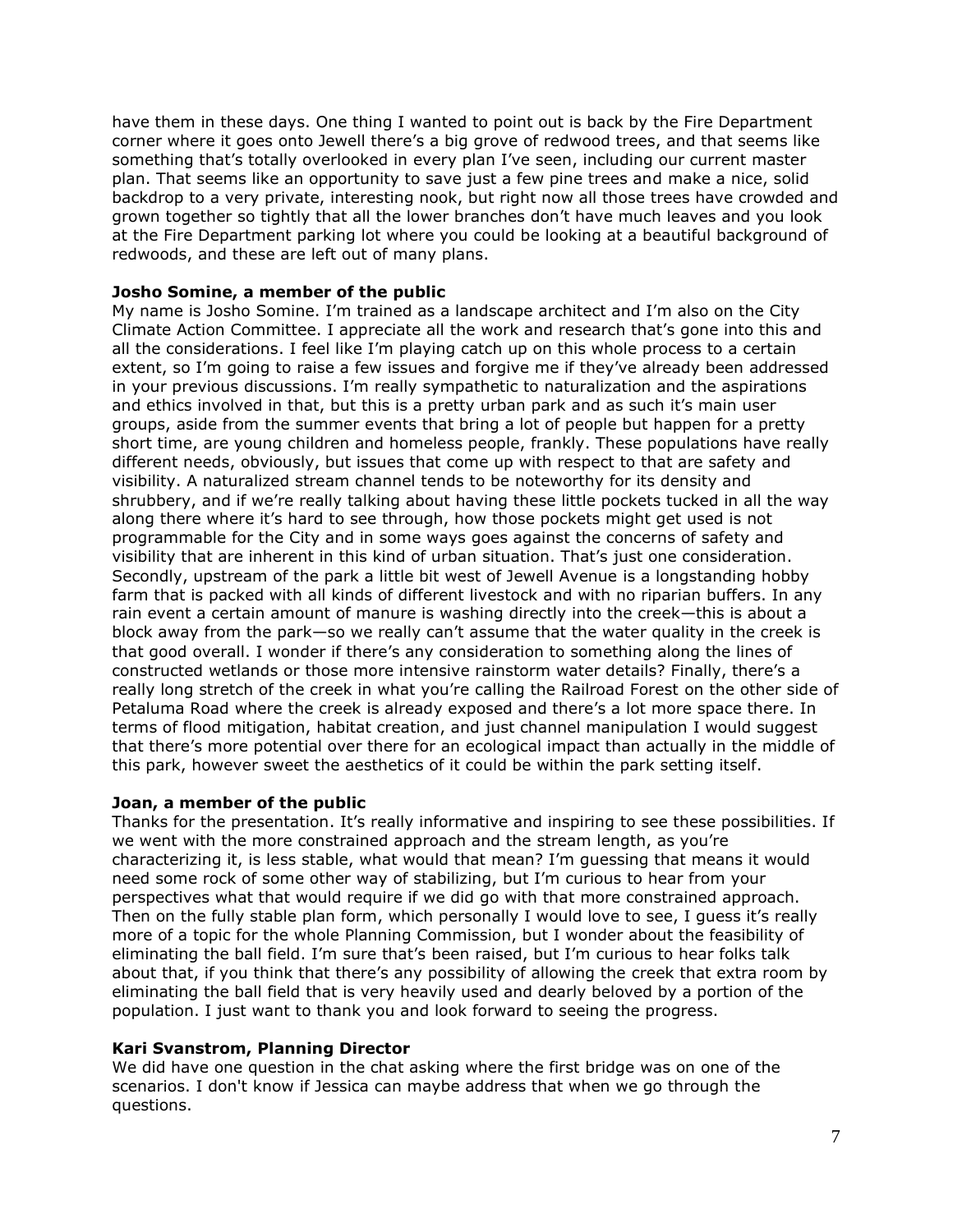## **Paul Fritz, Chair**

Thanks for bringing that up, Kari. Yes, let's go back to the questions, starting with Lynn's question about future opportunities for public comment or being able to get copies of the proposed plans. I know at tonight's meeting we're going to be making a recommendation to the City Council, so obviously it's going to the City Council after this, but will there be any other public comment opportunities?

## **Kari Svanstrom, Planning Director**

Yes, Chair Fritz. We will be bringing the Planning Commission's recommendations and these three schemes to the City Council, but certainly I can work with Jessica to put these up on the City's website so they're available for people to download and study them more thoroughly. It will be at least month before it goes to the City Council, so there should be plenty of time to do that, and so that will be another public comment opportunity. Then of course Jessica and Riley are going to be working to further develop whichever scheme is recommended, and that will come back to the Planning Commission with additional public comment, and I think for that one we should make sure we schedule it so that we can get the drawings published ahead of time so they're in the packet and people can study them before the meeting as well. This is kind of an interactive workshop and work with the Ives Park Master Plan Subcommittee, so these are works in progress, and then of course the final design would go to City Council for approval as well, so we've got a few public meetings coming up.

## **Paul Fritz, Chair**

Then the question about do these three plans incorporate the kind of street like how Willow Street curves around into Jewell Avenue, are these kind of the current configuration of the park?

## **Jessica Hall, Fellow of Switzer Foundation**

That's a great question and feel a little bit busted because I didn't mention that. I did make an assumption based on some of the alternatives that the City had sought input on previously. I'm not sure I'm saying this right, but Kari provided me with some potential ways of dealing with that intersection and I did bump out the park a little bit and take advantage of one of those concepts. In the beginning of the presentation I mentioned we have these zones where we're looking at the creek, and one of those zones is in that intersection, depending on different approaches to how you deal with the traffic flow there, and so we will be playing around with that a little bit more and present Kari with some ideas for that intersection that are more about the creek in relationship to that traffic flow.

## **Kari Svanstrom, Planning Director**

And just to clarify a little bit further, the incorporation of that bit of roadway and median is in that expert master plan. I believe it was after the master plan, but a couple of years ago at least, that W-Trans, the City's traffic consultants, did some engineering to bring some options to Council. I don't recall exactly which was recommended by Council, but all of them were viable, and so I sent that to Jessica and feel that further discussion on that intersection is valid as part of this project.

## **Paul Fritz, Chair**

Then, Jessica, can you talk a little bit about how your water hydrology calculations take into account the non-permeable surfaces throughout town?

#### **Jessica Hall, Fellow of Switzer Foundation**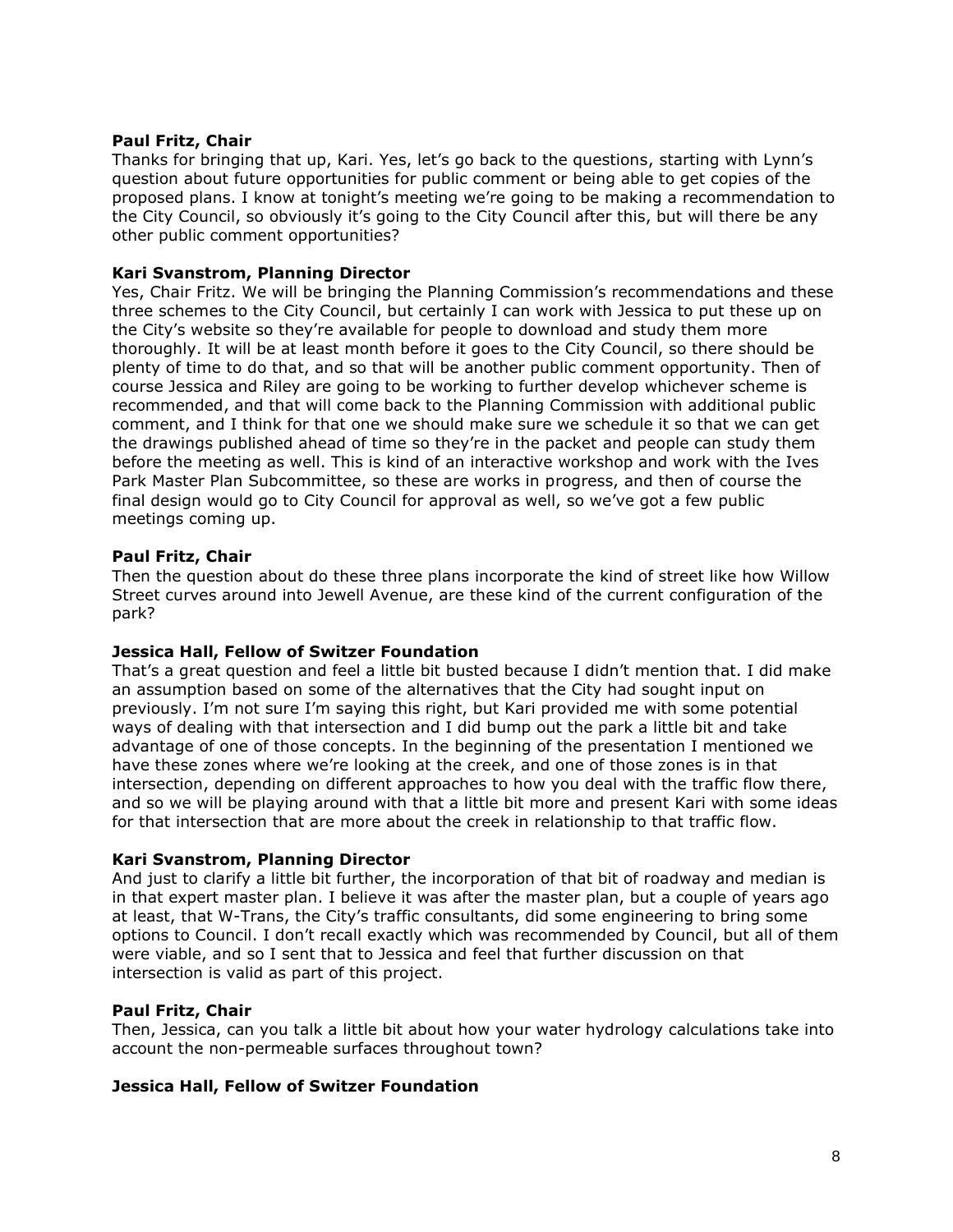The initial restoration planning that we're doing is using regional references for sizing the channel itself and thinking about things like the stream length. What does need to happen that's a little bit outside of our scope is we're going to do some preliminary hydrology, and Riley can speak to that more clearly than I can. What's really pending is a hydraulics and hydrology study, and GHD is working with the City on exactly that kind of thing, so what we're hoping is that if one of these scenarios or some version that comes out of this is seen as worth pursuing that that could be integrated into the work that GHD is doing with the flood modeling.

# **Ann Riley, Executive Director of Waterways Restoration Institute**

We can't do the design without hydrology, so there's kind of a chicken and egg thing here. We have gone to the Sonoma County Water Agency Flood Management Design Manual and they recommend using a multiple regression analysis that the U.S. Geological Survey has formulated, and so we're following the Sonoma County Water Agency recommendations for how to calculate the hydrology. We're also using the hydrology that was calculated by the consulting firm report for the park from a few years ago and which nicely overlaps with the U.S. Geological Survey multiple regression analysis, so we're using standard engineering practice in terms of coming up with our own hydrology estimates. We're looking forward to having those fine-tuned or confirmed by the engineering firm.

## **Paul Fritz, Chair**

The question about the barbeques and the redwood grove, that's something I think the Commission needs to think about as we talk about the future of the park and any revisions to the master plan, so I don't think we need to discuss that right now. Then, Josho's questions about safety and security, and how brushy and how many hiding places this kind of will have, and how do you prevent that from happening? Do you have any thoughts about that?

## **Jessica Hall, Fellow of Switzer Foundation**

Something that came up in two of our earlier presentations, and Riley has spoken to this point before as well, is you can select species in your landscape plan that provide visual access into recessed areas, so if that were to go forward definitely part of what we would be doing is thinking about the creek corridor from a surveillance standpoint, maintaining that line of sight throughout, and that would important to do. I think we all live and deal with some of these issues in urban areas and are familiar with those needs for physical security.

## **Paul Fritz, Chair**

Any thoughts about the question regarding the little upstream farm area and issues on water quality or how to deal with that?

## **Ann Riley, Executive Director of Waterways Restoration Institute**

Yes. Jessica and I have met with five property owners immediately upstream and we provided them with verbal reports on what they could do to enhance our stream corridor, stop excessive erosion and deposition, which we did see upstream, and also create riparian buffer zones along the creek where people could plant dogwood willows or other riparian species that could uptake nutrients on the corridor. There's a real water treatment function of streamside trees that has been quantified, and so we're encouraging that kind of plant growth along the stream corridor. I hope to work with Lynn Deedler and/or others to set up a workshop situation where those property owners can, under our supervision, collect some plant material and actually plant it along their stream corridor; I would like to do that sometime in January.

## **Paul Fritz, Chair**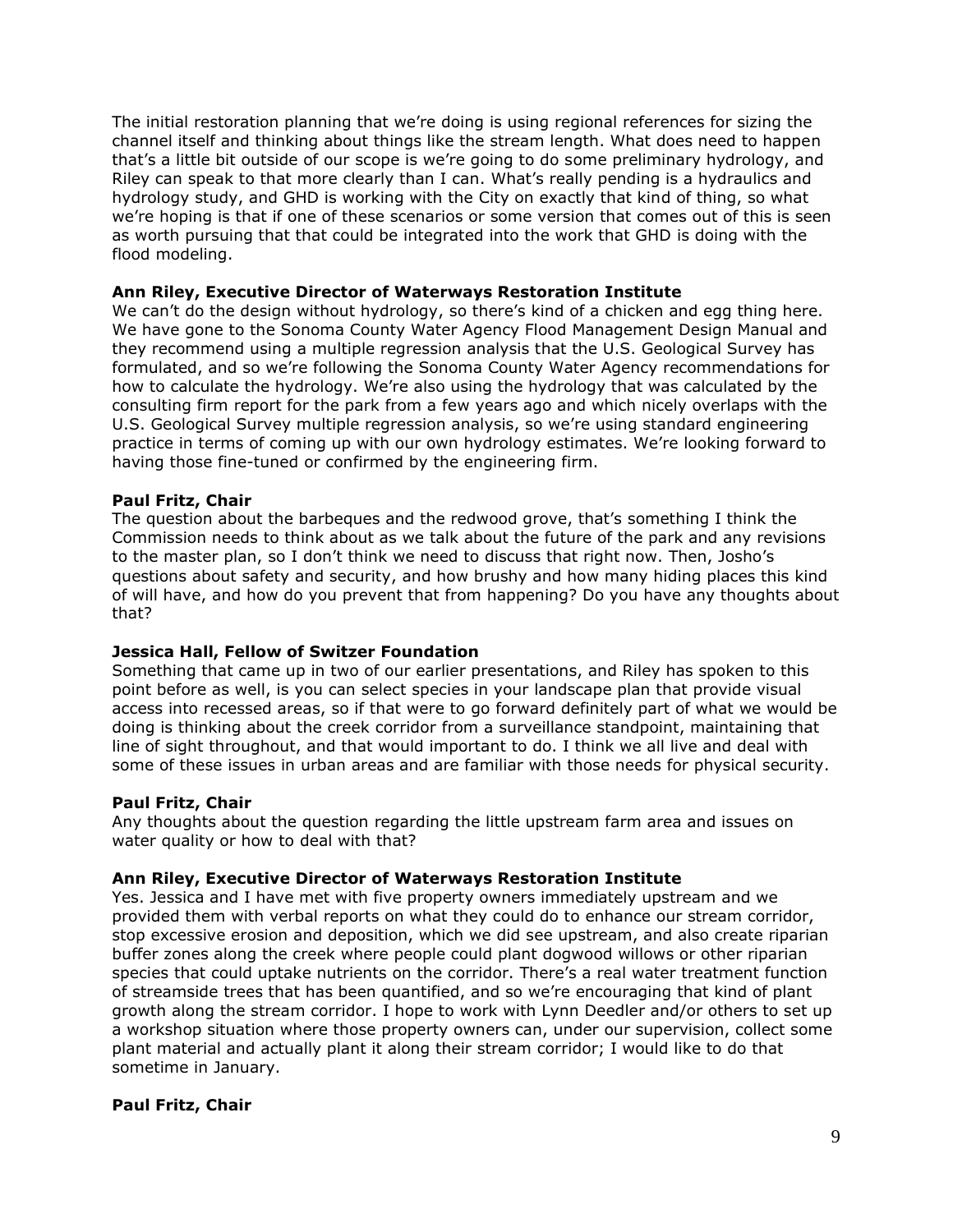That's exciting. We heard the comment about the Railroad Forest and that's something we talked a little bit about; it's a little bit outside the scope of what you're looking at right now. Then Joan's question about the impact of the Constrained Creek option and how can we deal with the less stability of that option?

# **Ann Riley, Executive Director of Waterways Restoration Institute**

If we can stream the channel and the floodplain we're going to have deeper flows and higher shear stresses and there are several ways to deal with them. There are very dense plantings on the channel bank in some situations, like in the downstream portions where the channel is overly shortened because it's going into that High Street culvert, and we would want pretty dense plantings near the channel, use some rocks as ripple zones, or even small step pool configurations if we've got like a 2% or 3% slope in one area because we can't flatten it enough. We are not going to have a design that contains riprap in it, meaning rocking the sides of the channels. I was going to emphasize the use of soil bio-engineering, which is in the U.S. Army Corps of Engineers and Natural Resources Conservation Service engineering manuals for how you bundle plants to handle certain shear stresses, and I think in our basis of design report we will be estimating those shear stresses in pounds per square foot so that we have a quantitative view of what that's going to look like.

# **Paul Fritz, Chair**

Regarding the feasibility of eliminating the ball field, I don't know if any of us have an answer to that at this point, Joan, but that's certainly something that both the Planning Commission and the City Council, probably more the City Council, will be taking into consideration. I'm sure that will be somewhat controversial; there are people that love the ball field, but that's probably an ongoing part of this conversation. Then, Jessica, if you could talk about the question about the first bridge location. I think it was the sketch you had shown about where the sewer crossing is and adding a bridge there.

## **Jessica Hall, Fellow of Switzer Foundation**

If you know where the sewer line is in the park presently, that's where we would be thinking about a bridge potentially.

Chair Fritz asked for Commission deliberation.

## **Kathy Oetinger, Vice Chair**

I live up Jewell and a lot of people walk down Jewell and enter the park, and right now we walk along the stream all the way to High Street when we go into town. In the third option, which was the Stable Planform design, the stream is moved farther away from that central, main corridor. I suppose it's a bit of an alternate walk. I think right now one of the pleasant things is that when you walk through the park you walk along the water, and the first two options have that feature. It seems like if we have barbeques they should be gas barbeques, but again, since most people walk through the park along the existing trail it seems weird that you'd have your barbeques and picnic areas right along the main thoroughfare; they are currently tucked away in areas that are more private and I think that's a good idea. I don't think a rose garden is necessary; it was something that was established because people wanted one and there was a committee that worked on it, and we don't have that right now. Knowing that there is a place where someday there could be a rose garden might work, but I don't think it's an essential feature for the park. I was also concerned about water quality in the park if people are walking through it, but it occurred to me that one of the educational programs could be something where the schools routinely test the water and then learn their computer skills by posting information about the water quality, which people could see by putting their phones up to a QR code and it would give them an updated rating of the water as a way that we could all know that the water was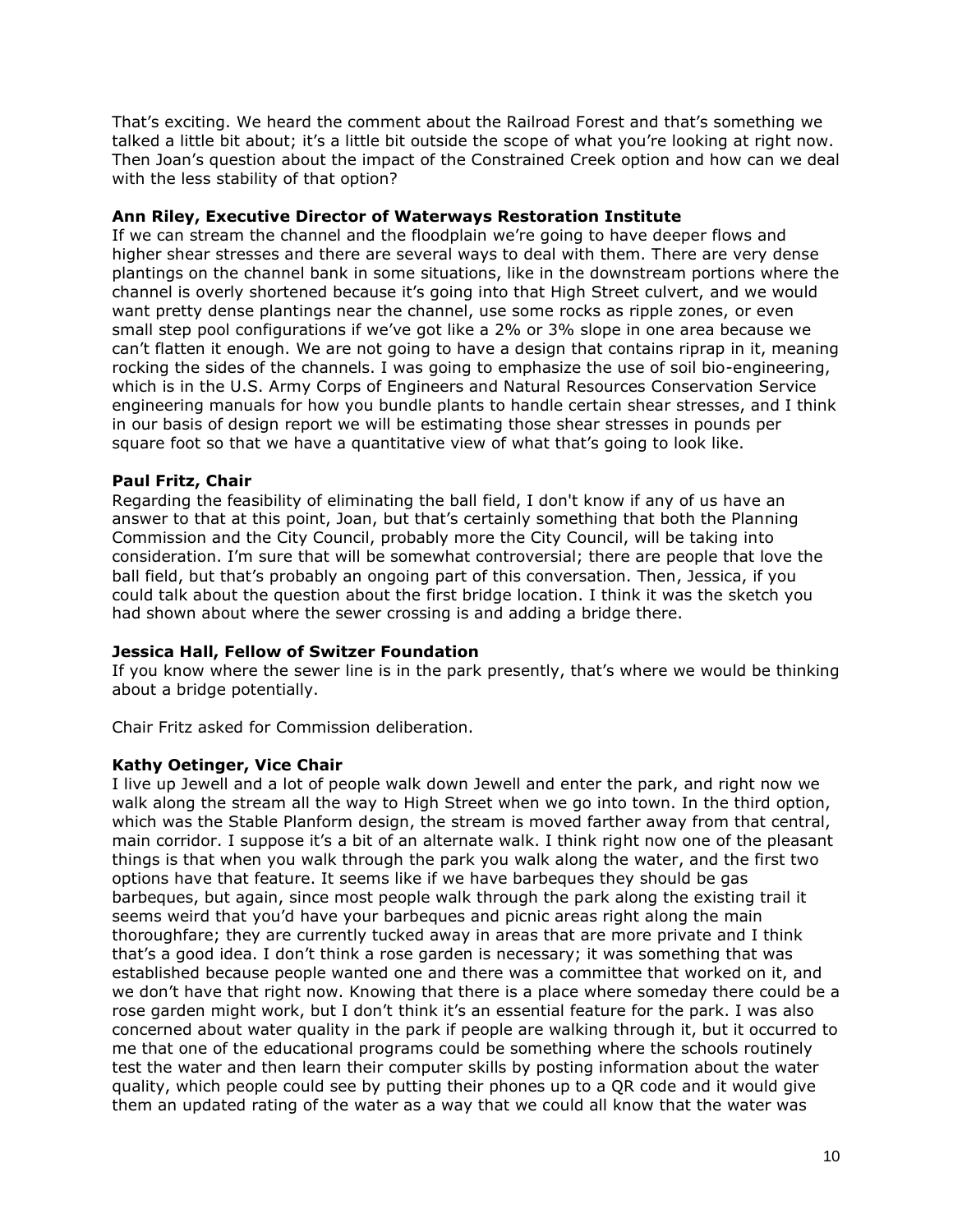safe to walk through. Those were my main first takes on looking at the plan. I know that the ball field is really important to a lot of people and I'm not prepared right now to try to eliminate it. I don't know how other people on the Commission feel, but for all the reasons I've mentioned I'm leaning toward the middle plan, the Updated Charrette, because of the way it uses space in the park. In particular I like that the children's playground, again, is right along the main walkway but is protected a bit by the pool building, which means it won't be as windy there. I agree that the redwoods over the firehouse are kind of a wasted spot and right I can't see that these plans find use there, because I know it's an entrance to the park too, but maybe eventually something else could come of that, or at least the trees could be thinned somewhat.

## **Evert Fernandez, Commissioner**

There's a lot to be said as far as different options and opinions as far as the ball field. We have an opportunity to create something very special that we have not had an opportunity to do before, and we have a master plan that was developed without this very critical information that we have now, and it was developed with "what if" scenarios not really knowing if we had the funding or the abilities to do it, and then it sat on the shelf. We should take this very valuable information that we have, the flow of the streams, the engineering studies, etcetera, and create a master plan around that. I feel that our current master plan is not relevant to today's information that we have, it's 8-9 years old, and to try to fit in this type of thing, whatever the opinions are, would be a mistake. There's a lot to it that we can talk about, but I think it's a great idea to have some public input and scenarios, but again, based on our starting point with the streams and what needs to be done for their health, and move forward with that. I like the Stable Planform scenario, but again, there's a lot to be considered with the ballpark, because taking that space as open space for events frees up the rest of the park, but that's getting into details. So, that's my opinion and I'm really excited about the possibilities.

## **Linda Kelley, Commissioner**

I very much agree with Commissioner Fernandez about us moving forward with this momentum. The political fight that would happen around the ball field is going to be pretty insurmountable, even though I love the openness of that particular plan. I was wondering if we could create a plan that would give us the opportunities that the Stable Planform gives us if the ballpark had to remain for another ten years or so, but then if it is relocated at some point we've already designated that area in this plan?

## **Deborah Burnes, Commissioner**

I think the Commissioners did a really great job in summing up the presentation. I remember at a few meetings past we did talk about the ballpark issue, and I can't remember who brought it up, but I didn't realize how many ballparks there are in Sebastopol, and they were saying that this ballpark is already underutilized, so I'm wondering, whoever said that, if we can get an idea of what the usage is and where the pushback would be, because perhaps we can regroup and re-channel some of the usage of the baseball field to one of the other fields. I think the openness and the freedom of the creek in the Stable Planform option is a better usage of the land.

# **Kari Svanstrom, Planning Director**

Commissioner Burnes, I believe that was a member of the public. I haven't vetted that as staff. I know some of those fields aren't necessarily public, but in terms of the usage I would think it is something that if the Commission likes the Stable Planform option we would want to outreach to the Little League folks to understand their usage of it.

## **Deborah Burnes, Commissioner**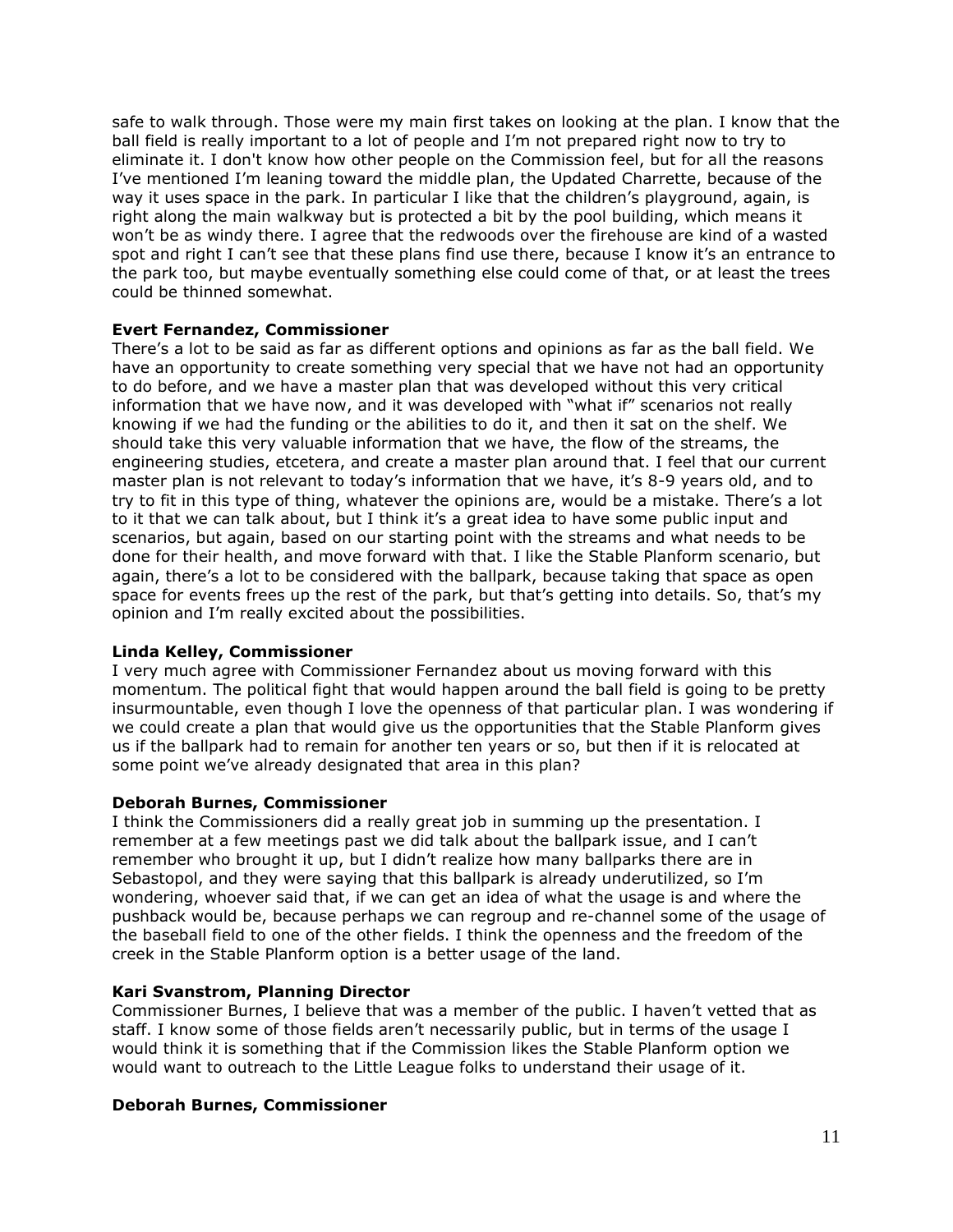I think the momentum to get into a political battle over a ball field is not worth it, so that's a realistic consideration.

# **Kathy Oetinger, Vice Chair**

That ball field has lights that work at night until 10:00 o'clock, and I'm not sure which of the other fields could accommodate those lights, because this ball field is particularly situated that the lights don't affect very many people except if you're up on Calder; sometimes you see the lights through the trees up there and you hear the noises, which are usually joyful sounds.

# **Paul Fritz, Chair**

I agree with a lot of what's been said. I think that the Stable Planform design is great; it really feels like a city park for everyone. It celebrates the creek, but it accommodates a lot of different functions that are in the park now, but some of the functions that are in the park now don't work really well because they were just shoehorned in over time and not really thought about holistically. I love the approach of thinking about the design of Ives Park from a holistic standpoint; it's almost like a blank slate. If we were starting from scratch, what would we do with it? I'm personally excited about the Stable Planform option. I also think that's going to be a big political battle, so Plan B for me would be the Updated Charrette option, because the goal should be to have the creek as stable as possible. I'm concerned about doing this whole exercise and ending up with a potentially not ideal creek length, and that's the whole point of this, so I'm not in favor of the Constrained Creek option. If we're going to all this effort, let's do the best we can. If we can't get as far as the Stable Planform option, then I would go with the Updated Charrette option. I would like to push this to the Council saying we should look at this Stable Planform option and open dialogue with the Little League people, which I'm sure they're not going to like, but the City Council is the entity to make that decision and they're looking at what's best for the whole community and hopefully not one group over another. Again, that's a much bigger conversation, but I personally think there's a lot to like about the Stable Planform option in so many ways. If we were making recommendations to the Council tonight I would recommend that they seriously consider this Stable Planform option with the understanding that obviously something has to be worked out with the Little League, but that ball field takes up so much room in the park for such a small number of people in our community that are able to use it. I see that this park could be such a great celebration of Sebastopol if we went with the more intense rethinking of it. We could create a place where people wanted to be, because people go to Ives Park, but they go there because it's the park that is by their house, but is it really a great, exciting, thriving place? In many ways, I would say no. We do have events there like Peacetown that draw lots of people to the park, but just think of Peacetown on that green event space, and the Stable Planform scheme would provide that much better place for that kind of event to happen. I agree with what other Commissioners have said about reaching for the highest option. At least at this point, that would be my suggestion, and if we have to dial it back because we just can't make headway about the ball field, then we know where to dial.

## **Deborah Burnes, Commissioner**

I'm on the exact page as you, but one of the issues we've had in Sebastopol is we've become a really aging community and it's very hard to attract young families here for financial reasons of housing. While this correction is not serving a large part of our community now, do we want to take young children into consideration with respect to how important the baseball field is? However, as I'm saying this I feel like this park would attract all these young families if we went for the Stable Planform option, because it's so much friendlier. A lot of families don't bring their children to Ives Park right now because it feels a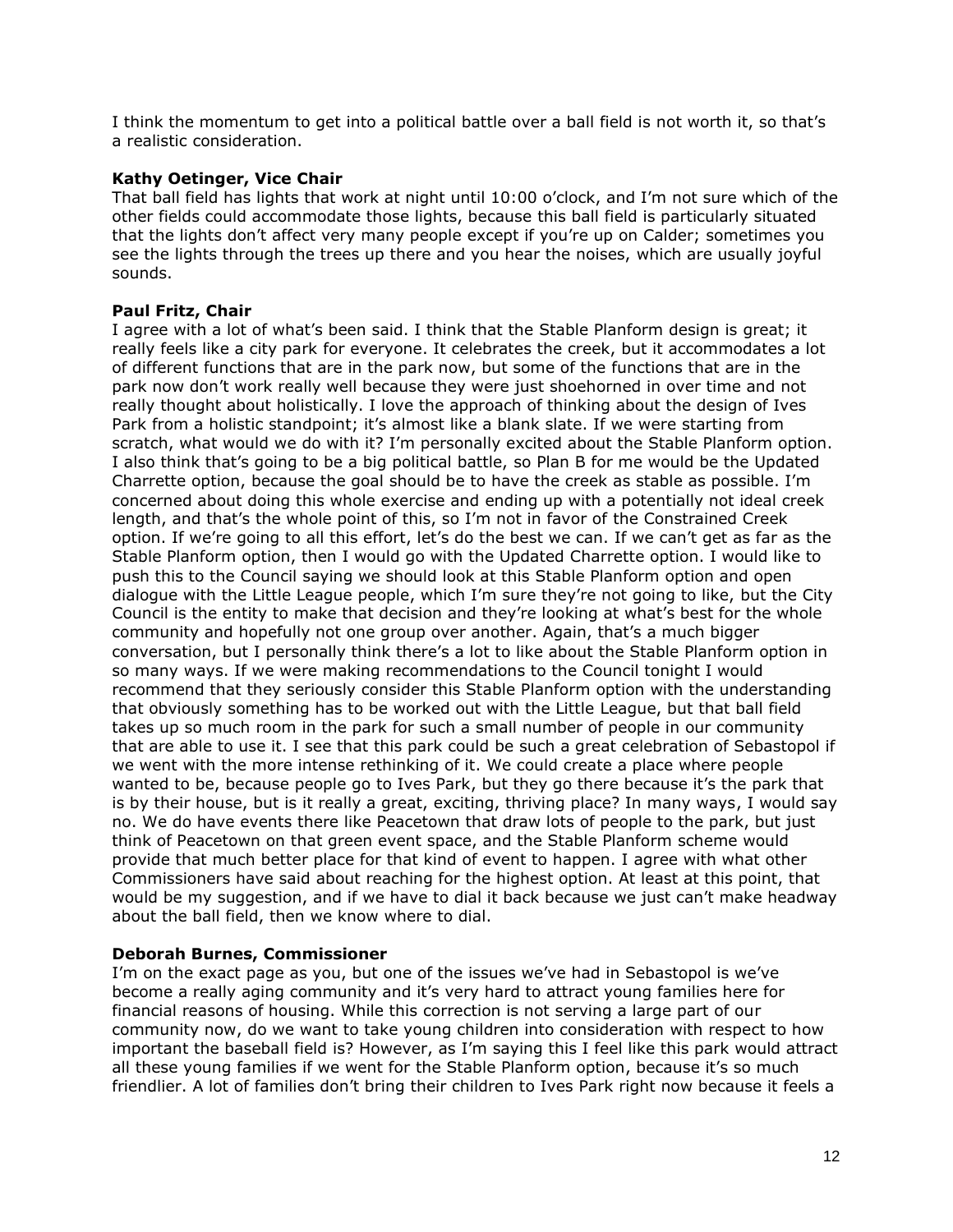little uninviting. So, just a consideration of trying to attract young families into the community, while pricing of course is a whole other issue.

## **Paul Fritz, Chair**

I appreciate that, and I can hear where you're coming from, but to use that field you have to be in Little League. Even when the charter school was downtown and they would go to the park for recess they were not allowed on the Little League field. I think I'd have a slightly different attitude towards the Little League field if other people in the community were allowed to use it.

# **Deborah Burnes, Commissioner**

I didn't realize that. Thank you.

# **Paul Fritz, Chair**

If that could be a part of this conversation, if the Little League made some compromises and said when we're to using it other people could use the field, that could be a nice outcome, because right now it's very exclusive.

# **Kathy Oetinger, Vice Chair**

I agree with that concept that if you're not using facilities you should be able to rent them to other people but still be able to maintain them through the rents to help with that process. I would love to go to the ballpark too. I think it's a real issue, but that money helps with the maintenance in our small town. Right now there's a huge part of our park that the City doesn't need to maintain, and those are things we need to look at in a practical way. But yes, I would love to have the Stable Planform. I think it is beautiful. Not being able to walk along the water on the way through town, you can always take the other path that would allow you to walk along the water. I just hate to ask our Council to jump through all those hurdles and to deal with that; I feel like public money might go another way. It seems hard to tear apart a ball field that we already have. I would rather take out some of those in the Laguna and restore those areas before I took this one out. But yes, in a dream world I'd go with the Stable Planform as well; I just don't live there right now.

## **Evert Fernandez, Commissioner**

I fully agree with the comments Chair Fritz made; very well put together. If there's a way to share the ball field, that would be my thinking. The problem is they keep it in such pristine condition that any kind of events in there would tear it up; you'd have to do something like AstroTurf or something like that, which is not very Sebastopolian. But it really would open up the rest of the park, because we're trying to fit in a space for events in between trees and put stages in places that aren't really made for that and it takes away from the rest of the park. I totally support Little League and I'm not saying let's do the Stable Planform option; I think it's just something that we need to talk about. There are quite a few other options. I believe it was Lynn Deedler who did a report on all the different types of parks that we have; there are quite a few per capita. We have more than I think any other city in the County, and so again, we just want to open up conversation about that. I also agree with Chair Fritz that if we're going to do it, let's do it right, let's not constrain ourselves. The creek is really what we should be planning around, not the other way around.

## **Paul Fritz, Chair**

I feel like this is a once in a lifetime opportunity and we're at the point where we should at least have the conversation about the ball field. Ultimately, what to do with it is going to be a City Council decision, but it sounds like the consensus of the Commissioners is that we all really like the Stable Planform option and I think we should recommend that Council take a serious look at that with the understanding that the ballpark is obviously a big issue that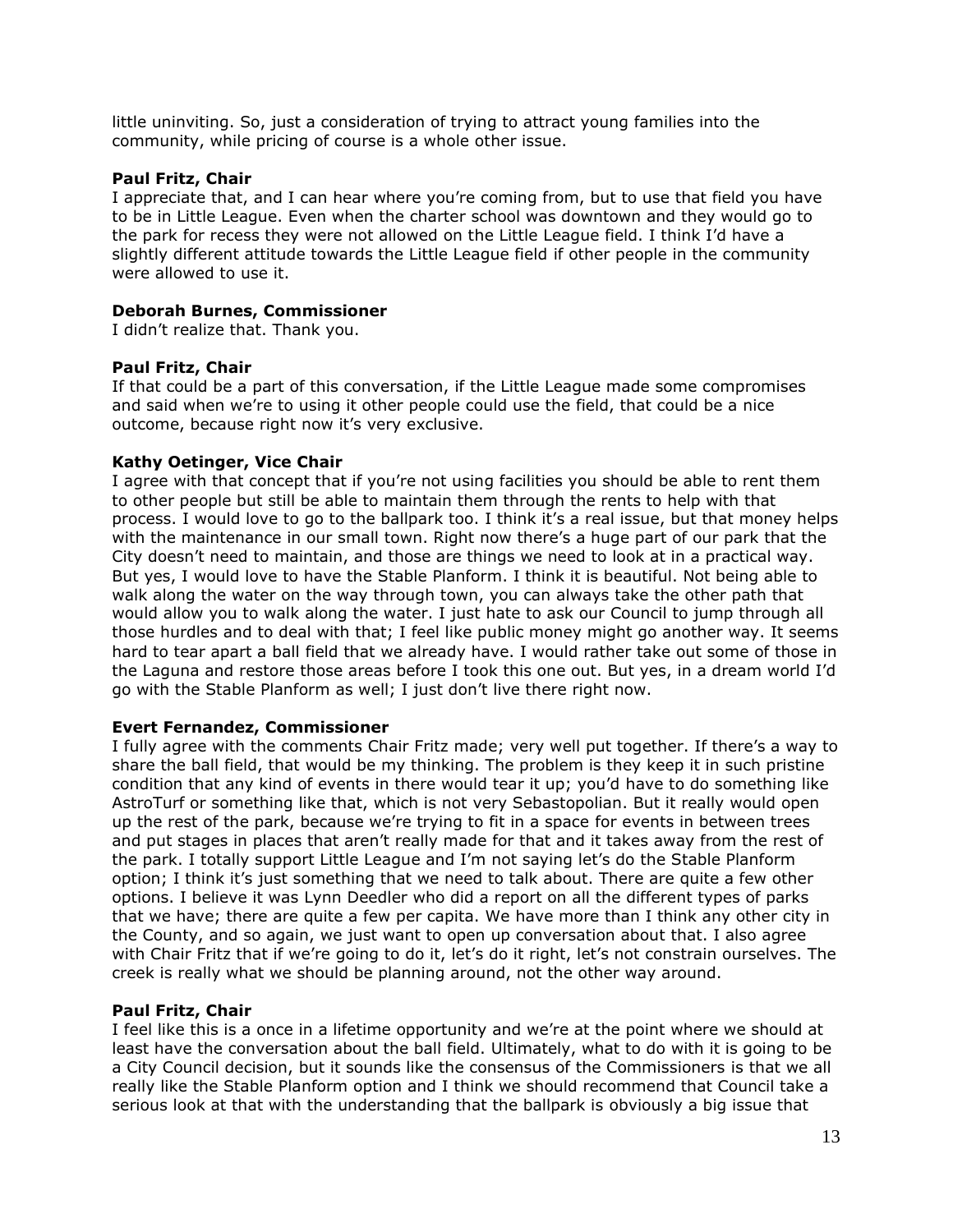we'll have to deal with, but again, we might as well start high. It's easier to start high and dial back than to start low and push it up another notch.

## **Evert Fernandez, Commissioner**

You're right, and one other thing that's very important is we need to tie in a way for maintenance to be able to keep up this park. We are all in favor of opening space, but then we just move along without anything there to maintain it and we just expect that the same crews maintain it and somehow they're going to be taken care of, so part of this deal and structure has to be to come up with funding or a plan to be able to maintain this park, to have someone on staff that understands that part of it who could be part of the Park Commission, but that's a crucial part and should be included in our recommendation.

# **Paul Fritz, Chair**

I know we've talked previously about the idea of having some kind of Friends of Ives Park or some kind of organization like that. If we were able to actually pull this off and do that Stable Planform and make this a really fantastic downtown urban park, we'd probably get a lot more members of the community interested in being a Friend of Ives Park, because Ives Park would be the kind of place that you'd want to be its friend. It's kind of hard to love Ives Park right now, so it may be easier to do some fundraising for ongoing maintenance and taking care of Ives Park if we could really pull something like that off.

# **Kari Svanstrom, Planning Director**

Once the deliberations are done it may be appropriate to make a motion for a recommendation. The discussion I'm hearing tonight is if this was a blank slate and nothing was there the Stable Planform is the preferred option, with the Updated Charrette as a secondary recommendation Plan B. I can work with Jessica. We'll write the staff report and want a Planning Commission liaison or two at the City Council meeting when this goes to them to discuss taking a serious look at the Stable Planform option; it sounds like that's where the recommendation is going. I will definitely want to reach out to Little League in terms of the options and make sure they're aware of this project. They may see creek naturalization and not realize what that all entails in terms of revisions to the master plan. I also want to thank Evert for his comments on the maintenance, because I'm seeing some of this new tonight as well, so a work in progress. With respect to the Stable Planform, the one comment I would have is most of you know that I'm an avid dog person, but I would probably not want a dog park. I think it's a little small, but we also have the amazing dog park at Ragle Park just up the road, and the County maintains one. It would a huge maintenance issue that would probably be best left at the regional park that's literally across the street from City boundaries, but I would be interested to hear what Commissioners think about that. Probably when I visited Ives Park the most was when I was training my dog and getting him used to little kids and people.

## **Paul Fritz, Chair**

I appreciate that, Kari. I kind of like the idea of having a dog park in Ives Park because it's the densest part of Sebastopol; there are a lot of people that live around there and I certainly see a lot of people walking their dogs in my neighborhood. It would be nice to have a dog park you could walk to. People in my neighborhood that do take their dogs to Ragle Park tend to drive there, so I like it for that option. I do appreciate the increased maintenance issues around having a dog park, but I'm happy to hear any other comments.

## **Kathy Oetinger, Vice Chair**

Since you're talking about that area of the park, there is an entrance to the park in that back corner as well, and if there were no ballpark there something more could be made of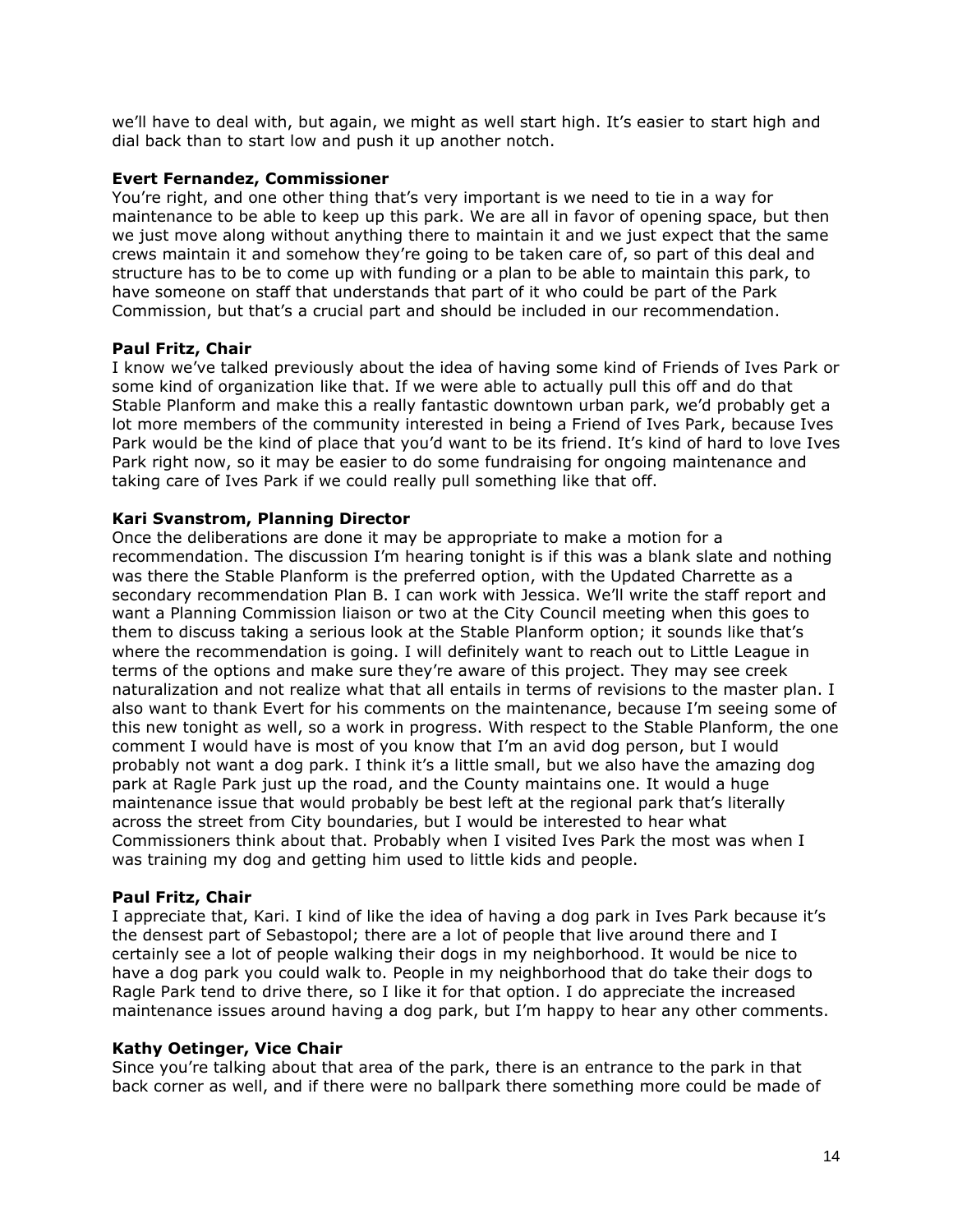that entrance coming into the park. I would certainly add that to the plan as something that should be looked at a little bit more closely eventually if there's no ballpark.

## **Paul Fritz, Chair**

Yes, it's a little hidden. It sort of comes between the fire station and the Ceres Project building. Is that the one you're talking about, Kathy?

## **Kathy Oetinger, Vice Chair**

Yes. I think in some plan it was intended to have wheelchair access or something, or maybe I'm confused, but some of it is a ramp and some of it is stairs. But I think more could be made of it, even now, because people don't even know it's there.

### **Paul Fritz, Chair**

One other thing I want to throw out there is the thing I really liked in the Constrained Creek option was when you talked about downstream and cross the bridge you had the terraces down to a little beach-like area. I had a really great vision of that and I missed it in the other schemes, so I just want to throw that out that I really like that idea, having almost a little amphitheater kind of thing stepping down to the creek; I think it would be a nice feature.

### **Kari Svanstrom, Planning Director**

Chair Fritz, one other thing regarding recommending one option and then a secondary option, I just got a note from the project manager from GHD, who is joining us on this meeting, that the scope we have with them is to assess two alternatives in terms of their hydrology, so they could look at all of those in terms of the pros and cons before we go to Council. It seems pretty clear the Constrained Creek option isn't preferred.

### **Linda Kelley, Commissioner**

The point you brought up about the exclusivity of the ball field being Little League, it seems like a couple questions need to go forward in terms of legal counsel. Do you know how long the lease is, or is it just forever? Also, what if someone did bring a lawsuit, like an ADA lawsuit or an environmental lawsuit, in terms of us not using public monies for a park property that we can't all enjoy? I think there is really something to that question that you brought forward, Chair Fritz.

#### **Kari Svanstrom, Planning Director**

I can respond to that, Chair Fritz. The lease terms are pretty flexible. It's not a forever lease; it could be terminated. Obviously, there's some good will in the fact that the Little League has invested in the field in terms of the lights, the maintenance, the fencing, etcetera, but there is a tension in the fact that others are not able to use it. I think that's all something we can phrase for the Council to consider.

#### **Paul Fritz, Chair**

Yes, and my understanding is that the Little League does all the maintenance, so we're not using City funding to maintain something that's just for the Little League, but I think that is why they exclude everyone else. As Evert mentioned, they keep it in pretty good condition and if they did allow anyone to use it and tear it up, then they have more maintenance to do. But again, that's a bigger question for the City Council to think of in terms of the highest and best use for the full community and is having a ball field there in everyone's best interest?

Chair Fritz asked the Commission for a motion.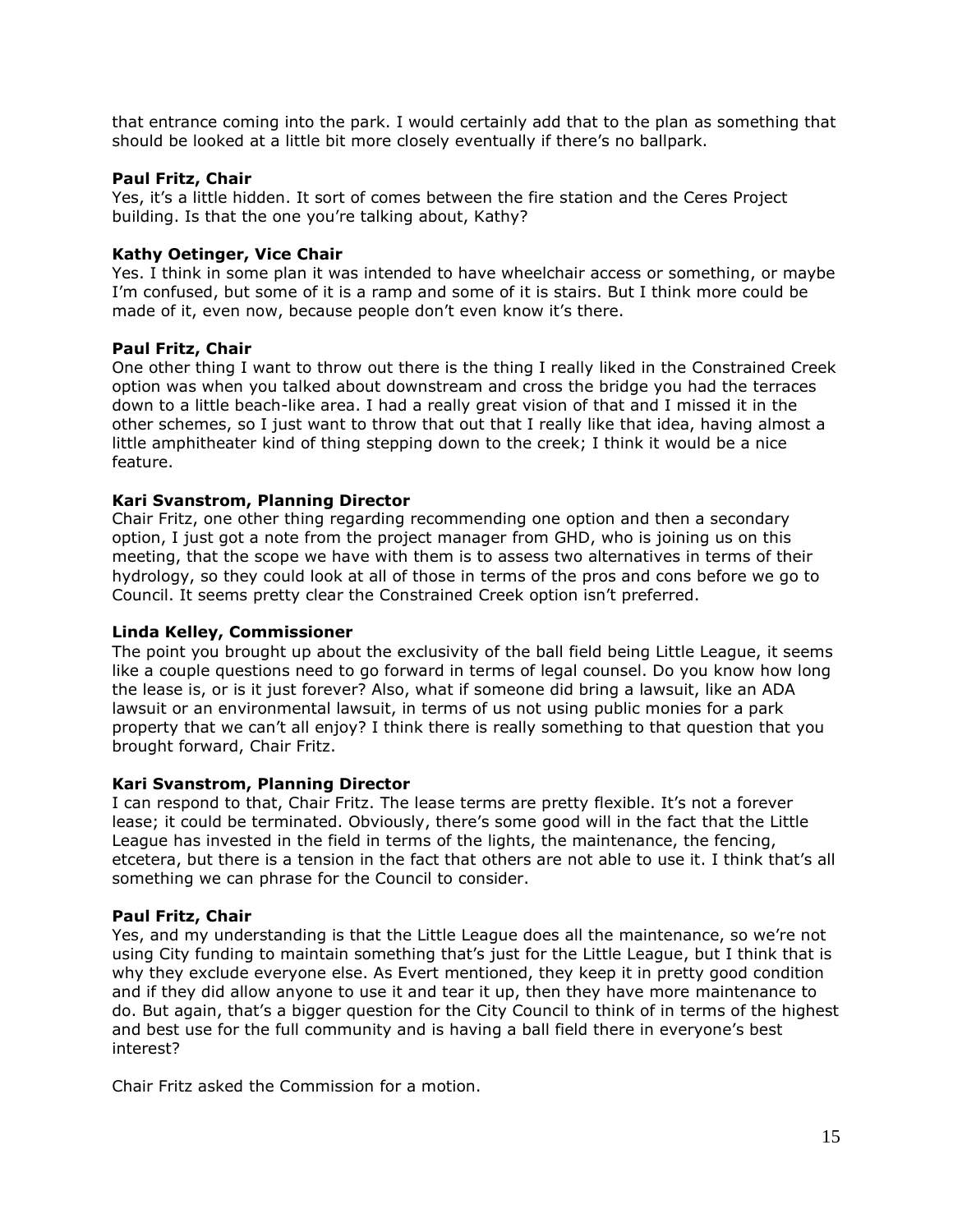Commissioner Fernandez made a motion to recommend to City Council Option 3, Stable Planform, as the preferred option, with a secondary choice of Option 2, Updated Charrette, and further recommend that the City Council consider revisions to the master plan in accordance with the option as it moves forward, and also consider maintenance requirements of the schemes.

Chair Fritz seconded the motion.

Chair Fritz asked for further Commission discussion. Hearing none, he called the question.

The Commission voted as follows:

AYES: Chair Fritz, Vice Chair Oetinger, and Commissioners Burnes, Fernandez, and Kelley. NOES: None ABSTAIN: None ABSENT: Commissioner Douch.

## **Kari Svanstrom, Planning Director**

We normally have a Planning Commission liaison for items based on the schedule. I don't know if there are any particular people who would like to join as a second, or recommending Ives Park Subcommittee as the representative. We can also talk about this later on the agenda if we need to.

# **Paul Fritz, Chair**

That's a good idea. I think maybe, Kari, we need to know when it's going to be scheduled. If you can let us know, and then we can figure out who is available. I think having a Committee member would be a good idea, and then whatever the other liaison; I think two people is good to have there. Thank you so much, Riley and Jessica. I never thought that we would be able to do something like this, so it's very exciting. Thanks for being here.

## **Jessica Hall, Fellow of Switzer Foundation**

Thank you for having us.

Commissioner Fernandez announced that he would be leaving meeting.

**B. Housing Element Update –** The City's Consultant, 4LEAF, will present an update on the Housing Element, including initial survey results and next steps.

Director Svanstrom presented the staff report.

Elliott Pickett, Associate Planner, and Jackie Criger, Assistant Planner, of 4LEAF, Inc., presented and were available for questions.

Chair Fritz asked for Commission questions.

# **Kathy Oetinger, Vice Chair**

How do we know that ADUs or JADUs are affordable and what categories they would fit into? Do we have information on that? Does staff have any record? I could imagine a small ADU going for quite a lot in this town and not qualifying anyone. AB-1397 was saying that non-vacant sites may not be used again in 2023, so if we designated an already built site for housing and it didn't get used the last time, are they saying we can no longer consider that because nobody picked that site?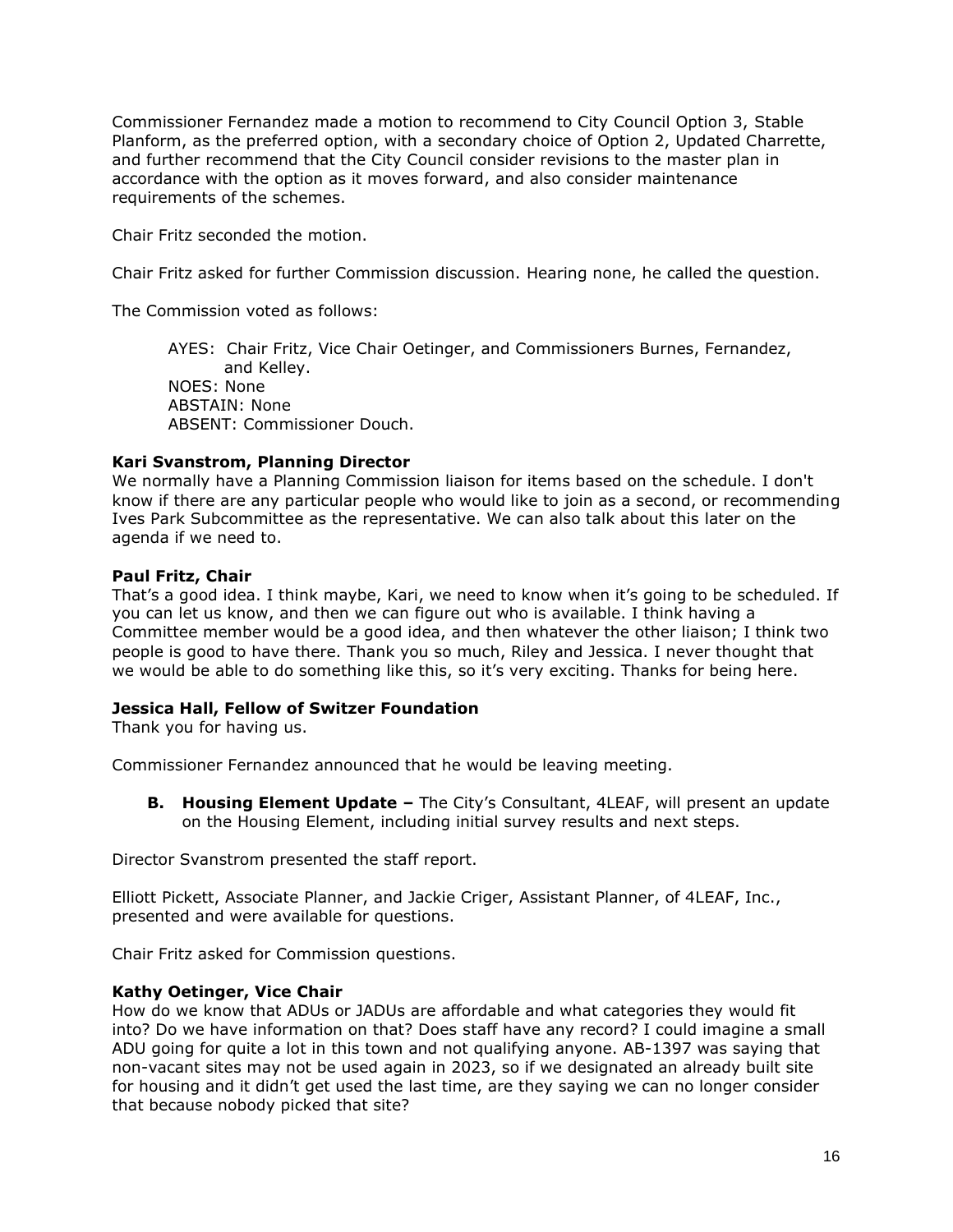## **Kari Svanstrom, Planning Director**

First, if 4LEAF can answer regarding the safe harbor and the assumptions, I can follow up with some Sebastopol-specific information.

### **Jane Riley, Director of Housing Policy, 4LEAF, Inc.**

There are a couple of different ways that you can assess the affordability of ADUs and JADUs and have them used in your Housing Element. One is to actually survey your residents and see what they're going for, and that in fact is what ABAG did for the Bay Area. They surveyed a large number of units throughout the Bay Area and they came up with the fact that a whole lot of units are rented for zero, because they're rented for family members, and so that takes care of the extremely low-income part of it, and the rest of them are distributed along the income. Again, this is an aggregate for the entire Bay Area and we have sent that into HCD who has tentatively said that they will accept that as a safe harbor, because that's been found by a survey for the entire Bay Area. So, we can either use that survey for a safe harbor, or you can do your own survey of rental prices for ADUs.

#### **Kari Svanstrom, Planning Director**

When I saw the presentation from ABAG at one of my regional planning director meetings they did actually single out Napa, Sonoma, and Marin as the North Bay counties separate from other parts of the Bay Area as they were doing it, and the data definitely made sense from what I hear about some people as they're creating the units. There's certainly a portion that does intend to rent them to family members: a kid who can't afford to buy a place in town, or a grandparent, or an aging parent on limited income. I've been here through three cycles and it will be four this coming year. In addition to the salary survey, we track the types of units we're creating. Is it a 400 square foot attached garage that's being converted, or is a brand new detached 1,000 square foot ADU? And we actually have a lot of 250-350 square foot JADUs or attached ADUs that people are creating, and what they're able to rent that for if they're renting it on the open market effects what they're likely to get for rents, and it does fall in line with the percentages of what we're seeing in terms of the creation of those units. There are a few high-end units where it's clearly a detached brand new construction that's going to be an above market rate rent, and the smaller studio units at the lower end of the rent.

## **Kathy Oetinger, Vice Chair**

So we're following along with the safe harbor concept?

#### **Kari Svanstrom, Planning Director**

Yes, we're following the safe harbor, and that's what I'm seeing just from reality on the ground.

#### **Jane Riley, Director of Housing Policy, 4LEAF, Inc.**

As to the other question about AB-1397 and the inability to reuse non-vacant sites that were in the last Housing Element, yes, that's what the law says. They consider those sites to be stale. If a developer didn't come after them in the last eight years, then they feel it's unlikely that they're going to in the next eight years. They technically consider a non-vacant site that was in the last Housing Element to be constrained; housing development is constrained on that site by the existing use. You can still use those sites, but you have to go through some pretty big exercises in order to prove that you have developer interest in those sites: the lease for the existing use is about ready to expire, the building is old and falling down, something like that. Even something as small as a parking lot renders a site non-vacant and you have to go through this process, so we don't want to assume right off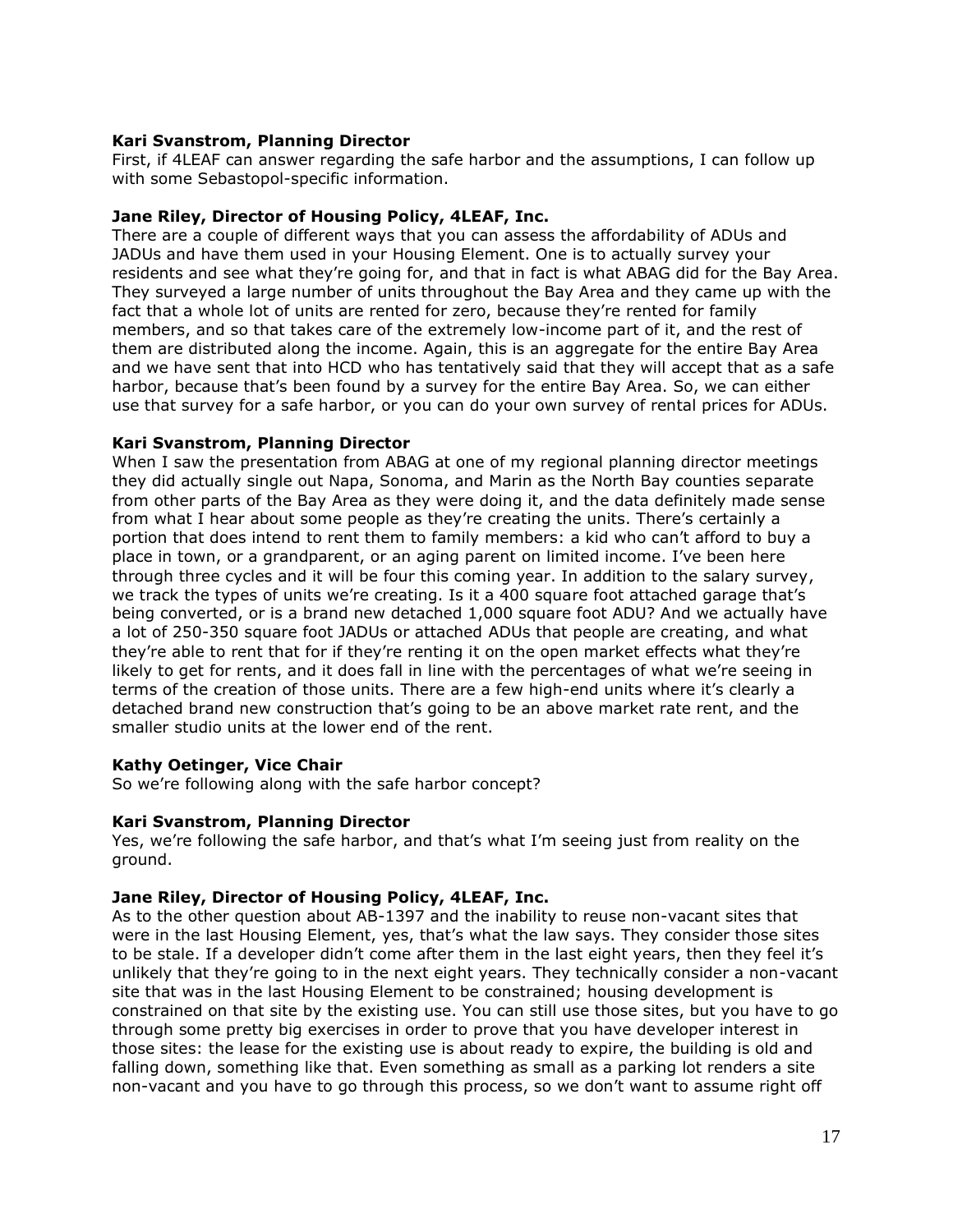the top that we are going to be able to use the non-vacant sites unless we actually can demonstrate developer interest in those sites.

### **Kathy Oetinger, Vice Chair**

But they still then are there, available for people to buy and develop even though we can't use them as our numbers?

## **Jane Riley, Director of Housing Policy, 4LEAF, Inc.**

Absolutely.

### **Kathy Oetinger, Vice Chair**

Affirmatively Furthering Fair Housing, that's the concept of putting poor people into richer neighborhoods because they do better and consciously doing that, is that what that is?

### **Jane Riley, Director of Housing Policy, 4LEAF, Inc.**

In its very simplest terms, yes, it's about creating equal opportunities, but as far as the housing sites go, that's exactly right. They want to ensure that we're not locating all of our high-density affordable housing sites in the same area of town and in poorer areas. This is not so applicable in Sebastopol, because all of Sebastopol is a high resources expensive area.

### **Kathy Oetinger, Vice Chair**

That's where I was going with that.

### **Jane Riley, Director of Housing Policy, 4LEAF, Inc.**

But they do want them to be dispersed in town in all the different residential areas.

### **Kathy Oetinger, Vice Chair**

Which means most of our sites are along the highways, because that's where transportation is.

#### **Jane Riley, Director of Housing Policy, 4LEAF, Inc.**

Yes, very common.

## **Kathy Oetinger, Vice Chair**

Does that count?

# **Jane Riley, Director of Housing Policy, 4LEAF, Inc.**

Absolutely.

#### **Kathy Oetinger, Vice Chair**

Because they're still kind of aware of those neighborhoods. That's works. Good. That's reassuring, although I can understand the other concept of building within the neighborhood rather than along the edge of it. You mentioned SB-9 and SB-10, and I'm not familiar with what those are. That was also on page four.

## **Jane Riley, Director of Housing Policy, 4LEAF, Inc.**

The governor recently signed SB-9 and SB-10. SB-9 is a required program. SB-10 only happens if the jurisdiction adopts an ordinance allowing it to happen, so from now on SB-10 would allow up to ten units on a single-family property and you would opt in to that program. SB-9 is the urban lot splits bill. If the conditions are right and the house is located in just the right place, and its walls are in the right place, it would allow a single-family lot to be split into two and each of those parcels could have a primary unit and an accessory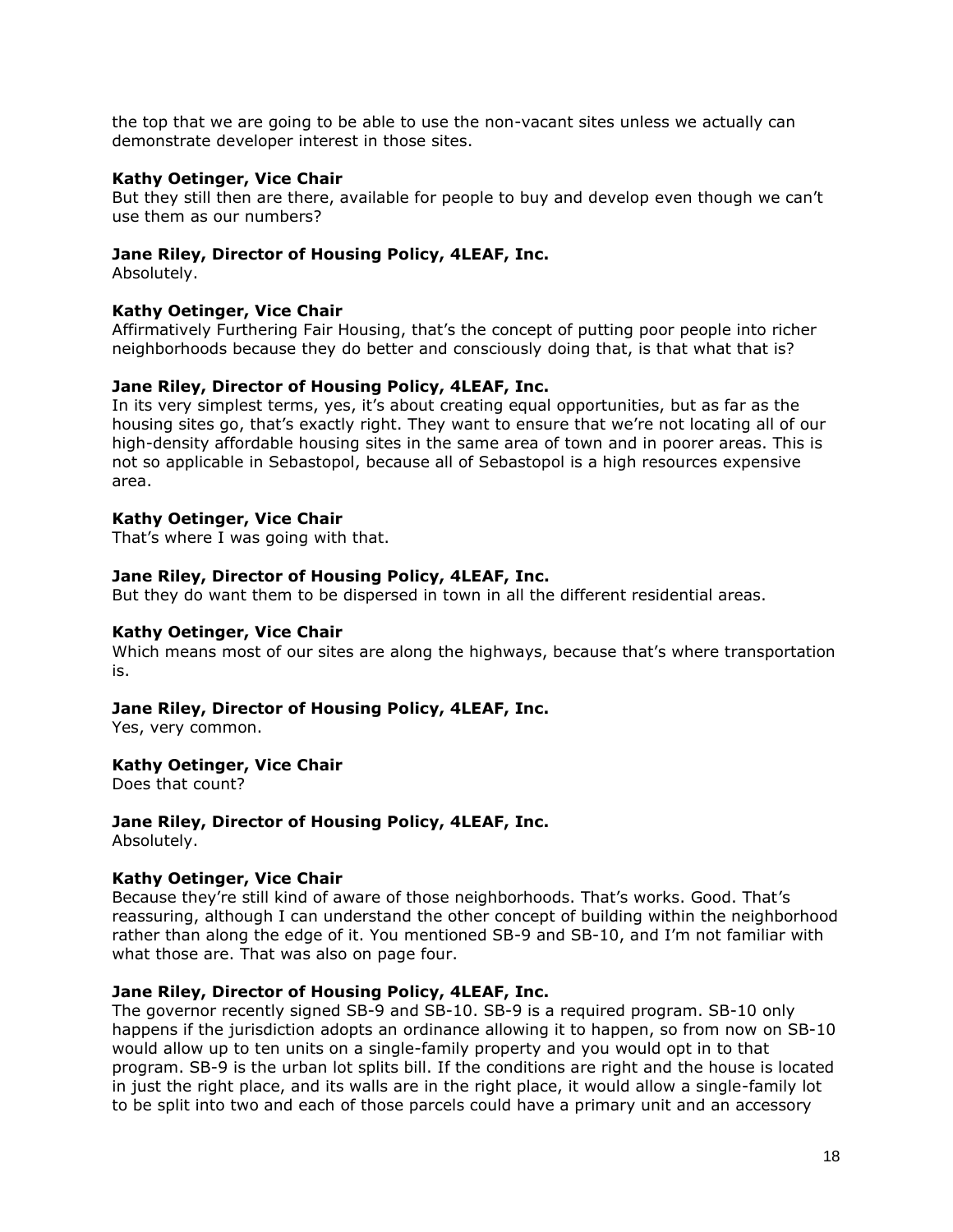dwelling unit of not more than 800 square feet, so it really allows four in existing neighborhoods.

## **Kari Svanstrom, Planning Director**

I believe SB-10 is specific to places that have higher quality transit than the City of Sebastopol has, so I don't think we could actually opt into that; it's not applicable to us.

## **Jane Riley, Director of Housing Policy, 4LEAF, Inc.**

Yes, you don't have the bus headways right now to do it.

### **Paul Fritz, Chair**

You talked about the workforce housing overlay program and commercial or light industrial. Are those the only places we're talking about doing that, or would there be other zones that that could be applicable to?

### **Jane Riley, Director of Housing Policy, 4LEAF, Inc.**

You could do it any way you want. The beauty of this program is that it gives the City Council the ability to determine exactly what parcels are going to be appropriate for this use, so the Council would set some criteria; usually it's distance to transit or jobs and zoning district. But you don't have to do it that way; you could do it another way. It also has the benefit of a developer being able to come in, and if a site is available that isn't currently zoned for residential, they could request that the overlay be placed on the site and they could then develop it.

### **Paul Fritz, Chair**

My other question goes back to the survey and public input. Jackie had mentioned how you guys were really happy with the survey results. It didn't seem like that many people to me, so I just wanted to know if that really is a good number for the size of Sebastopol or should we try to do something else to reach out to more people, because the number of survey respondents seems kind of paltry in my opinion; I was hoping we'd have more.

### **Jane Riley, Director of Housing Policy, 4LEAF, Inc.**

Let me give you an example. We've recently completed a housing element for a large jurisdiction in Los Angeles County, population of 220,000. Sebastopol got a better survey response. I'm not joking. And we had that survey advertised on all the buses and everything. Sebastopol's residents are very, very activated on this topic.

#### **Paul Fritz, Chair**

Good to know. My follow up would be are you going to be doing any further public outreach? What does that look like as this goes forward?

### **Jane Riley, Director of Housing Policy, 4LEAF, Inc.**

We are. We'll be doing public outreach every step of the way; we have a whole plan for outreach. We could probably share that with the Commission if what we're planning on doing interests everyone.

#### **Paul Fritz, Chair**

I'm curious what happens. Obviously there are these public hearings, but a lot of people don't attend public hearings, so trying to reach out to where people are. We don't have to go over it right now, but I'm wondering for my own personal information.

## **Jane Riley, Director of Housing Policy, 4LEAF, Inc.**

If you have any ideas, we'd like to hear them too.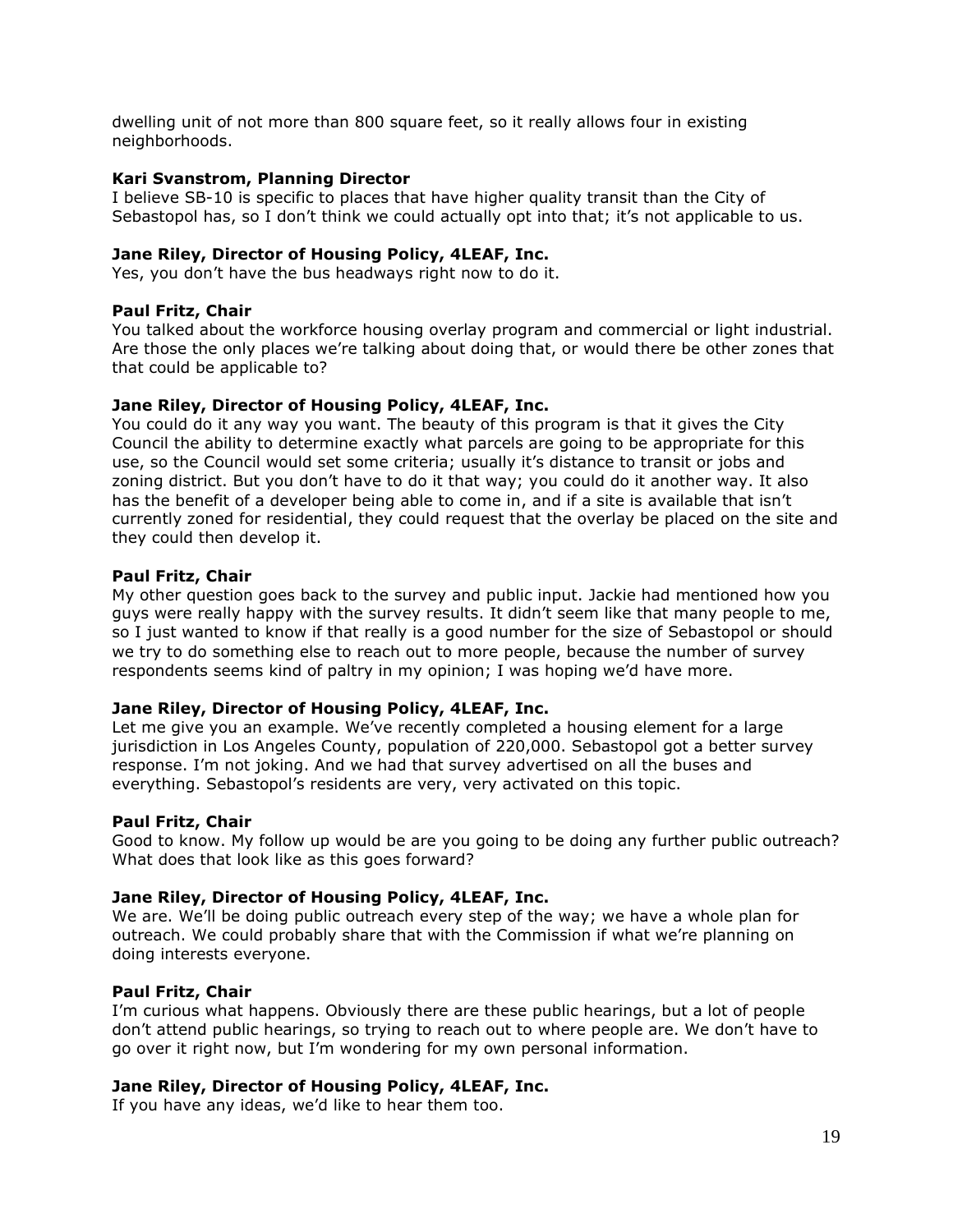Chair Fritz asked for additional Commission questions. Not hearing any, he opened public comment.

## **Kyle, a member of the public**

I see in the presentation that the ADU average was based on the last three years of ADU permits. Has this group looked more historically to see if we might have actually reached our upper limit of properties feasible for ADUs at this point? To address Vice Chair Oetinger's question about cost, from my research I don't believe that a livable ADU could be built for anything less than \$200,000 to \$300,000. This back of the napkin calculation does not consider the drastic increase in across the board permitting costs that our City Council recently approved. Likely, a rezoning will be necessary. It would be my hope that this group recognizes the responsibility to make appropriate adjustments to relevant aspects of the General Plan, such as considerations of increased traffic; reducing allowable parking; a need for public transportation; concrete requirements for capital improvements, such as sidewalks, pedestrian-centric infrastructure like protected bike lanes, and pedestrian traffic signals. I can't emphasize this enough. This is not just about rezoning and calling it a day. Without clearly enforceable policies within our General Plan the ramifications of rezoning the higher densities results in a handout to outside developers to build high-density, automobile-centric housing that does not meet the needs and the expectations of our community. With the state recently removing the amount of subjective requirements that can be enforced by local jurisdictions, we will need to take many our expectations, such as those seen in our design review, and make them enforceable requirements to development by making these language changes in our General Plan, and there is no better time for this to be done than during our Housing Element update.

Chair Fritz asked for additional public comment. Hearing none, he closed public comment and asked for Commission deliberation.

#### **Paul Fritz, Chair**

We'll start with the issues. The first one is Issue #1: Zone or Not Rezone. I think the no rezoning sounds like it's easier to do, so that does seem preferable and obviously makes sense as we get more through the inventory analysis that determines if we have enough inventory or not. If we don't have enough inventory, then obviously we need to rezone. I have a question about the rezoning and how this would fit in. When we did our last zoning code update, we have a zoning designation of general commercial. Most of the Highway 116 corridor through town that is commercial, but it does allow residential as part of a mixeduse project, and one of my issues is that I would like to see residential allowed as 100% residential by-right and not with a use permit, so is that considered a rezoning or is that already zoned that way and we just need to change the zoning code to allow 100% residential? How does that fit into this conversation?

#### **Jane Riley, Director of Housing Policy, 4LEAF, Inc.**

Good question. As long as you didn't have to rezone those sites in order to make your inventory numbers, that would be Option B, which is a rezone after inventory. That's a program to change the zoning code or to make it allowed with an overlay zone or whatever you guys want to do. That would be Option B and that is one of the things that we're recommending.

#### **Paul Fritz, Chair**

Does anyone else have any thoughts about how to move this forward? Do you generally agree with the recommendation for Option A and Option B?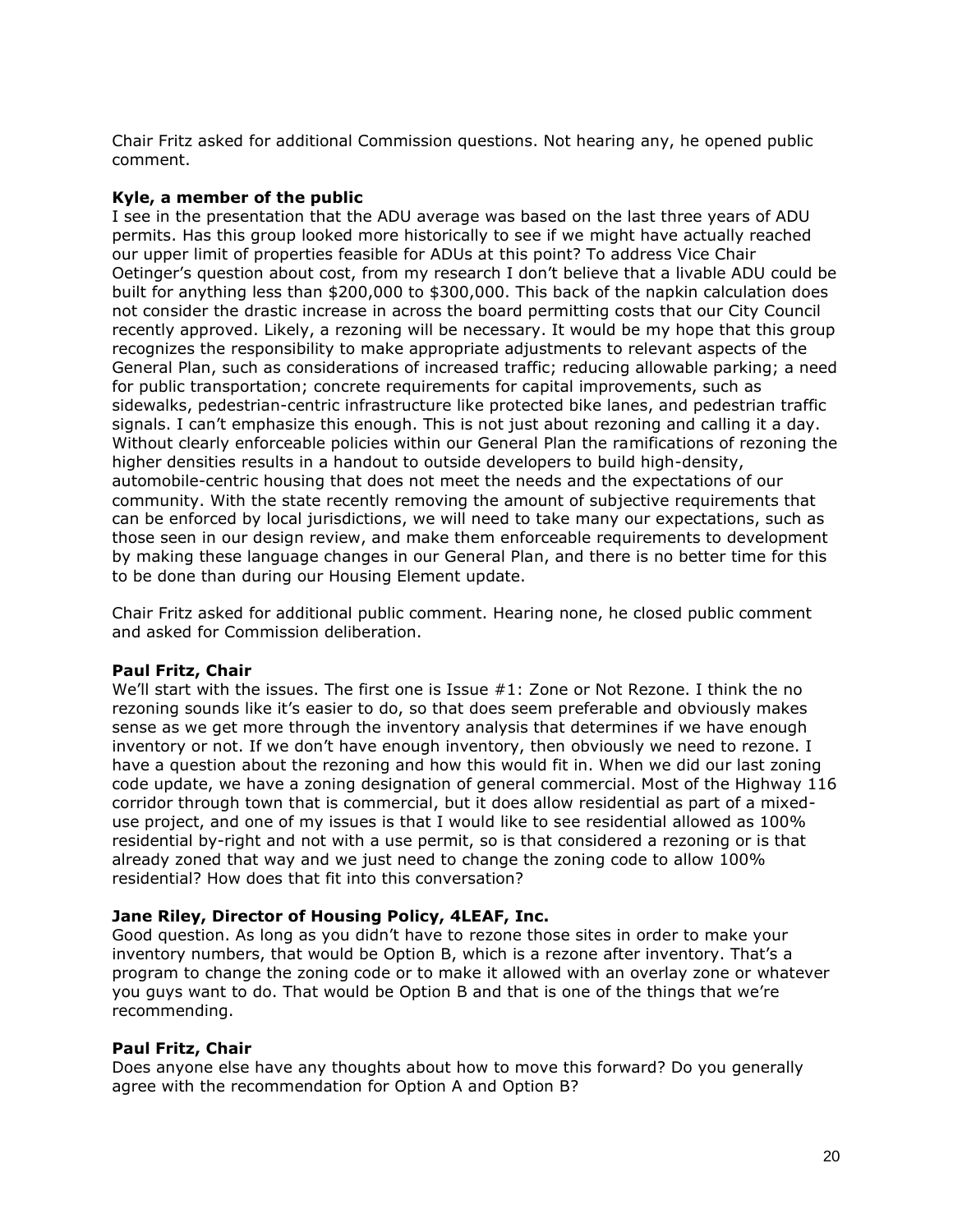## **Deborah Burnes, Commissioner**

I definitely agree with Option A, No Rezone, and trying to eliminate any additional penalties. My concern is that since we know if we have a parcel and it doesn't get developed in an eight-year period it becomes non-negotiable to use again, we really want to be very careful about also rezoning and overstepping and looking forward, not having that be out of our inventory potential.

### **Kari Svanstrom, Planning Director**

With our current Housing Element I believe we have 120 units required and something like 220 units worth of sites on it. We didn't used to have the inability to reuse sites that didn't get developed in the past. It doesn't reward communities for having plenty of sites like we did, other than like you're scrambling to find a site that you might need to rezone. Jane, I don't know if you want to talk about the strategy or if you just want me to outline it in terms of how we're thinking about doing it, which is we have 213 units at the various incomes, and so you're right, we don't want to put any more on the official inventory that we submit to HCD than we have to, because we know that Sebastopol sites take time to develop. Small, fairly local developers develop most of our sites, and they struggle sometimes with the logistics and cost, and so it can take time. It doesn't mean they're not viable sites. Huntley Square is one in particular that a small, local developer is doing. They started in 2017 and they're going to Council in January, so it just takes time. Then the suggestion is to make sure we have enough sites that have a secondary list that we can add to that inventory as we need to. If we were doing the current Housing Element under the current regulations we'd have the 120 units on the housing inventory and we'd have that other list of sites, that other 100 units worth, on a secondary list that staff could, without having to go through Planning Commission and City Council to rezone or something, administratively add in to the inventory. Jane, does that have a secondary list?

## **Jane Riley, Director of Housing Policy, 4LEAF, Inc.**

That's exactly right, and we'll talk about that a little bit with the No Net Loss issue discussion, and that is a program that we came up with in Southern California. We took it to HCD and said will you accept this and they said heck, yeah, we don't want to see your housing elements more than we have to, and now they're telling other jurisdictions to do it, so we think that program will work, but we didn't get there yet.

## **Kari Svanstrom, Planning Director**

Then it will also be helpful, like in our current Housing Element we have a site where the Barlow Townhomes, used to be called Davis Townhomes, are being developed at the end of Morris Street, south of Highway 12. I believe in our Housing Element that was something around 30 units. Well, that property is in the flood plain, and I know in preliminary discussions the Commission asked about garden apartments and things like that. It ended up being 18 units. They looked at potential garden units, but you can't have that in a flood plain, you can't have lower, basement, below the flood plain units, and so it has certain site constraints that limited that. In that case we had excess sites to account for the 12 or 15 units that were in the inventory that didn't get developed, but in this case we have a secondary list where if we need more units we could find sites to put them into the housing inventory. But that's an excellent point, Commissioner Burnes; we don't want to overdo things.

#### **Linda Kelley, Commissioner**

Option A is my preference, but if your adequate inventory revealed that it was not adequate we'd have to go to the next step anyhow it sounds like, so I can go along with the consultant's recommendations, except I'm not saying Option B is fine with me if Option A is really meaningless from what's happening here. I think it's an okay step if we're very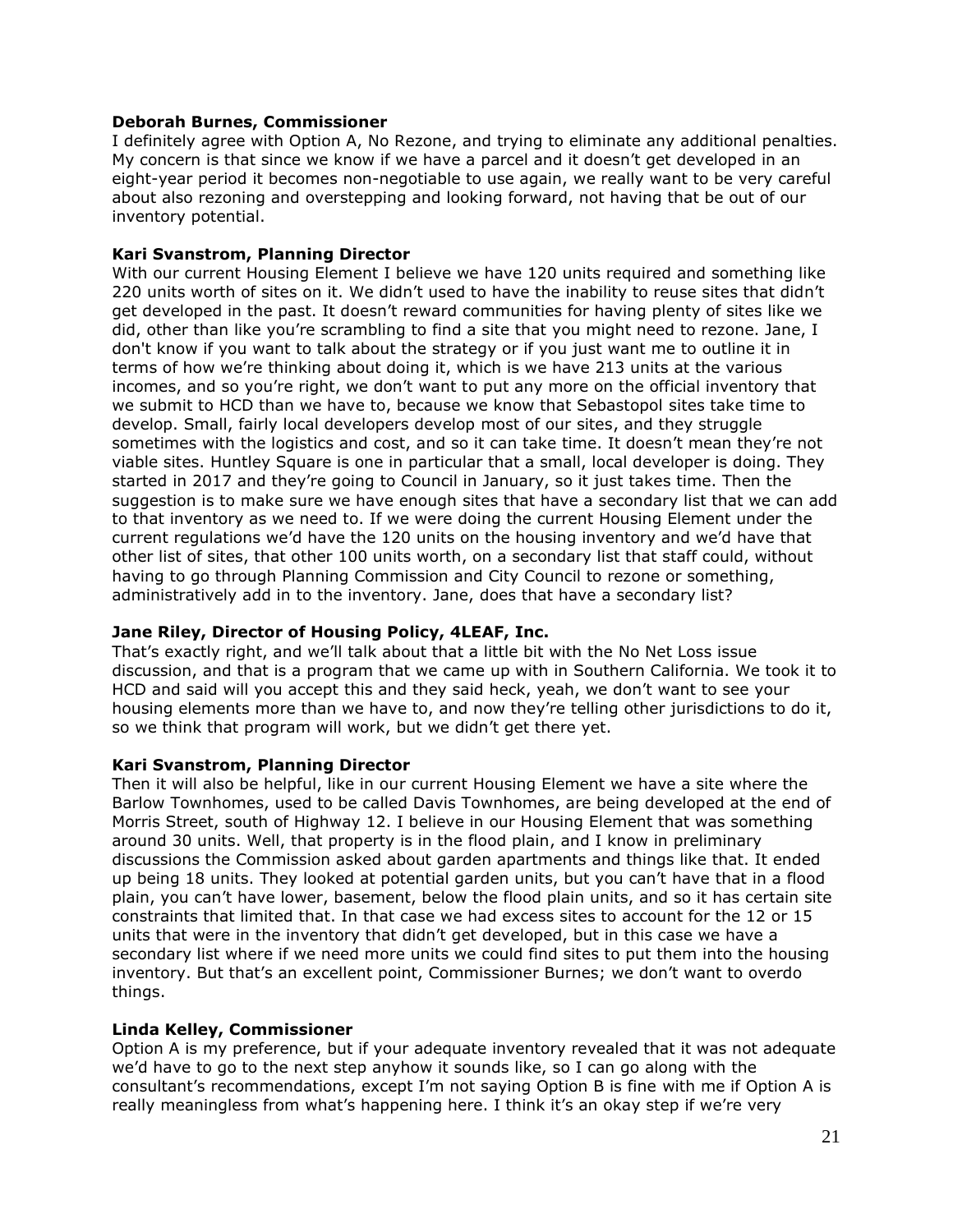careful with it. My sense is our community's wishes is they would really like a disruption as much as possible and find the right site or do it with the ADU program.

# **Paul Fritz, Chair**

A recommendation for Option A, followed by Option B, seems to the general consensus of the group so far, so let's go on to Issue #2, ADUs. Are there any thoughts about how to deal with accessory dwelling units?

# **Jane Riley, Director of Housing Policy, 4LEAF, Inc.**

A quick refresher on this one. Right now the safe harbor that HCD uses is the average of the units that you produced in 2018-2020. We see here you went 10, 8, 12, so you might be working on an upswing. I don't know what your 2021 numbers look like, but if after the new changes to law your community started building significantly more ADUs then we would try to argue that you're going to be building more ADUs. Likewise, if you decide you're going to have a program to incentivize and help fund people building JADUs, because that is the least expensive way to get more units in town, then we would up that number in your inventory because you're doing more to incentivize them than you have done in the years past. It really is do we want to stick with that safe harbor or do we want to adopt some other programs? And you're not making up your mind right now, you're just telling us whether or not we should explore these things further. Do you want to just stick with the safe harbor, because we know HCD will go ahead and bless that, or do we want to adopt some programs that promote ADUs since that's what the community wants and it meets so many of the community needs, and try to claim more accessory dwelling units than HCD safe harbor?

## **Kari Svanstrom, Planning Director**

Before the Commission deliberates on the naval reference a member of the public asked a question about do we have capacity for additional ADUs in town, and yes, we absolutely do. We had the number of the single-family homes combined with properties that we have. We've had significant interest of people developing ADUs pretty constantly in the last few years. We've had new construction where they want to do an ADU, so it's two units to begin with on some of the vacant lots. We have one in design review right now going to the Design Review Board for discussion, and we have some others. People are thinking of that from the outside, and we also have a lot of conversions of garages and things like that, so we do have a pretty constant flow in terms of the safe harbor assessment, and we do certainly have the capacity in our town for that. Jane, I don't know if you want to go a little bit into what those programs might be to entice. Some of those could be offering deed restrictions for restricted income to help assist people with that. We do have a pretty straightforward program in terms of ADUs not requiring design review, except for really specific circumstances, to expedite that process.

## **Jane Riley, Director of Housing Policy, 4LEAF, Inc.**

Yes, there are a large number of things that many different jurisdictions are looking at or have adopted to promote accessory dwelling units. We work with the Napa/Sonoma Accessory Dwelling Units Group who have produced a website that you can put the size and your situation into and what affordability level you want to rent at, and it will give you a tentative construction cost and your return on investment and so on. There are also jurisdictions that put their money towards hiring a developer or contractor to go out to peoples' homes and assess their ability to build a JADU, for example, because many people don't know how to get started on those. The most important thing is to make financing available, and Calhfa has just come out with a new program that will make financing available to qualified households and lower-income households that own their homes. They'll make that available at \$25,000, which is just the start-up costs to get all your plans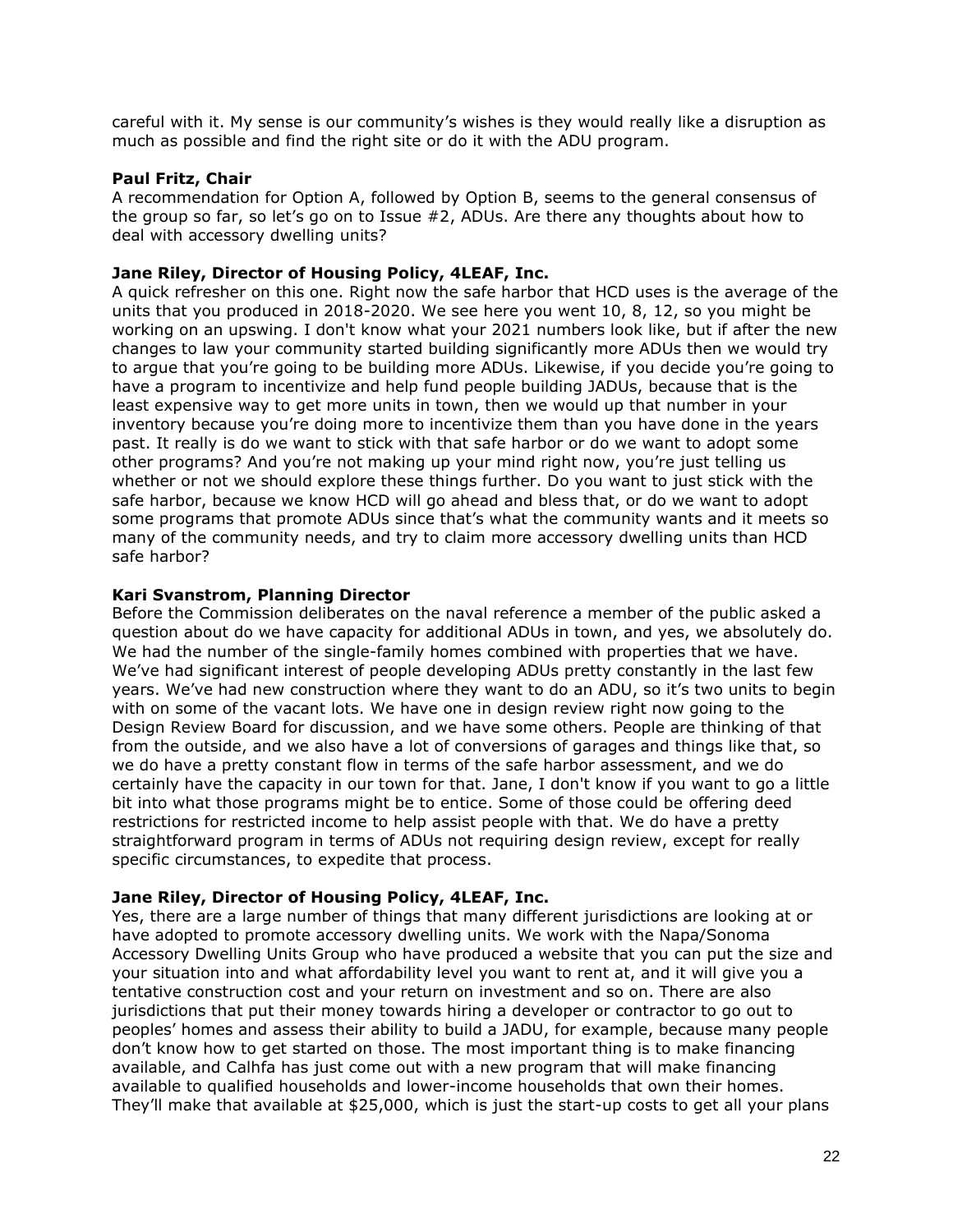drawn and all your permits in place, and they bridge that gap until they get the construction loan, so lots of new stuff out there.

# **Paul Fritz, Chair**

Thanks for the background, Jane and Kari. That's helpful, and I think it's great. I'm certainly supportive of the City doing what it can to encourage more ADUs, and I know there has been more interest and the City has some programs in place that they have been encouraging. I know professionally I'm working on several ADUs right now. I'm getting more calls on ADUs, so there does seem to be a little bit of momentum building. We're not deciding those programs right now, but I think encouraging the City to develop more programs would be super helpful. I just learned about that Calhfa funding program, so however we can help disseminate that to the community, getting that \$25,000 grant could be really helpful for a lot of people to feel that they can actually do this. And it's a grant, not a loan. They just give you \$25,000 up front to start your ADU design process.

# **Kari Svanstrom, Planning Director**

You're right, Chair Fritz, the issue is do we really want to explore as a community Option A?

## **Paul Fritz, Chair**

I'm personally for Option A. I think it would be great to do what we can to push more ADUs, because I do think they fit with Sebastopol's vibe. I think a lot of people are interested in doing them and there is always a lot of pushback against big housing projects, so I'm in favor of Option A.

# **Kathy Oetinger, Vice Chair**

I would agree with that too. I think that's the way to go.

## **Deborah Burnes, Commissioner**

I agree.

## **Paul Fritz, Chair**

Linda, do you have any opposing thoughts to Option A for this issue?

## **Linda Kelley, Commissioner**

I think it's ultimately what's going to happen anyhow. With SB-9, I know there are going to be challenges to it, either a ballot measure or whatever. I don't know where it is on that, but that means that someone could buy an empty lot, I imagine it's instituted already, and then split it and put four units on it right now, isn't that correct?

## **Paul Fritz, Chair**

It will be as of January  $1<sup>st</sup>$ .

# **Jane Riley, Director of Housing Policy, 4LEAF, Inc.**

As of January  $1<sup>st</sup>$  you could purchase a lot, do an urban lot split as long as certain criteria are met, and then put a single-family plus accessory dwelling unit of up to 800 square feet on each of the resulting two lots.

## **Linda Kelley, Commissioner**

Would Option A take care of that kind of an adjustment then? We're making an assumption. It could increase the ADU numbers, right?

# **Jane Riley, Director of Housing Policy, 4LEAF, Inc.**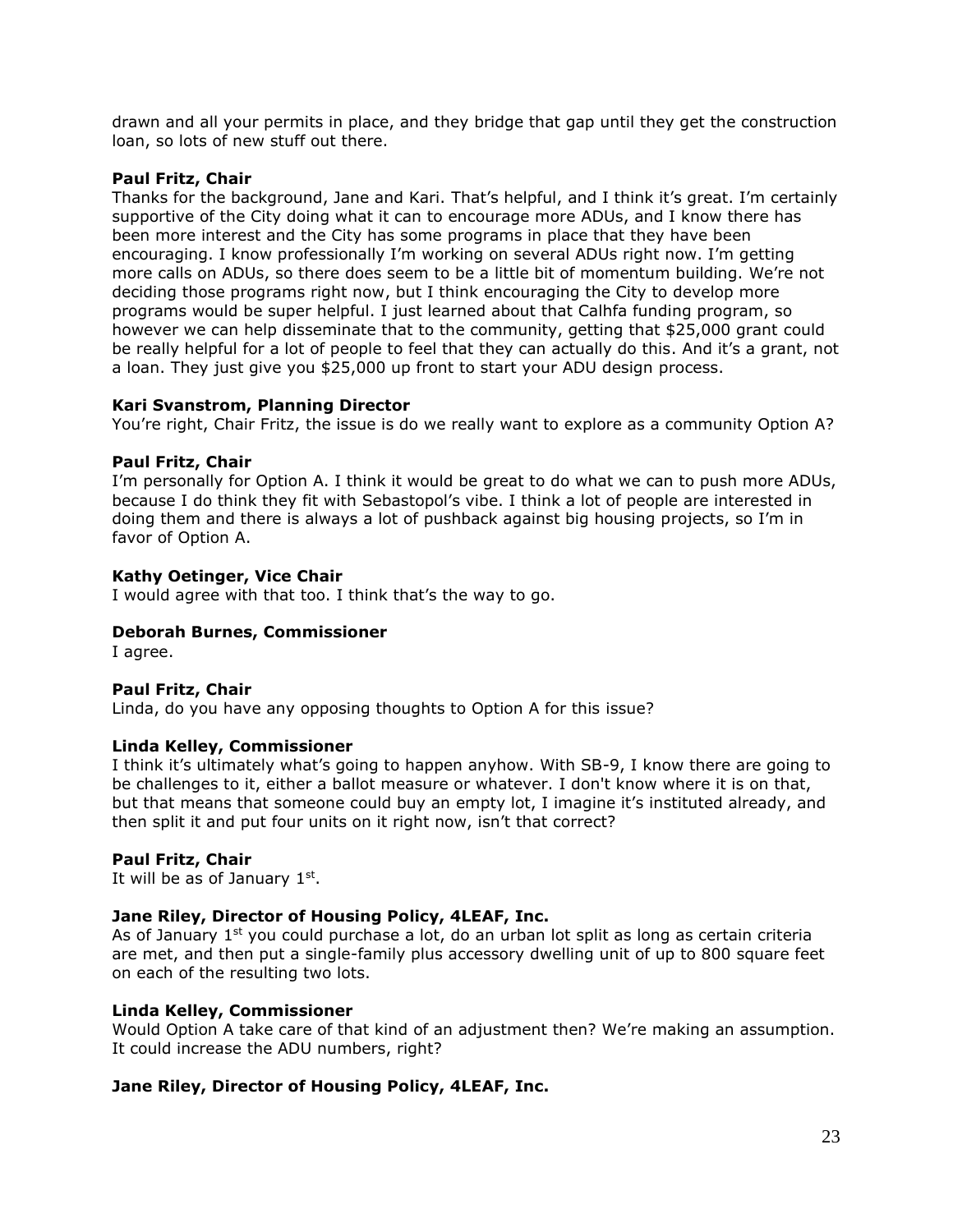It could increase the ADU numbers and it could increase just the general housing numbers, and HCD is currently coming up with their own safe assumptions for us to use for SB-9 if it survives the legal challenges.

# **Linda Kelley, Commissioner**

Years ago when I was on the Council, the way neighbors communicated with each other was very simple. If there was an issue with somebody building an extension onto their house, just a bedroom and a bathroom, all that needed to happen was the window got raised so that it wasn't looking right into the neighbor's house, and it's so hard for neighbors to have those discussions anymore. It was different planners and different Building Department officials. We all want that to happen, but how do we as a city help? One of the main issues that neighbors have is privacy.

# **Kari Svanstrom, Planning Director**

I can answer regarding the ADUs. In 2019 the state adopted new regulations saying that ADUs could be four feet from a side or rear property line as long as it's a one-story ADU. What we did to address that was you can have that, however, we adopted a regulation that if you choose to put an ADU within what would normally be the setback for the main home, which is usually about 15-25 feet for a rear yard and 5-15 feet for the side yards, depending on your lot size and your zoning, if you're within that area the windows facing the property lines need to be clerestory. The bottom of the window needs to be at 5.5 feet at a minimum, so you can still have windows and get light in and open an operable window, but it's not a privacy issue then, or if you have something that's lower than that, it needs to be permanently obscured, like a frosted window. If you want to have clear windows in places facing a garage or the neighbor doesn't care, you can do that, but you have to go through the design review process where the Planning Department notifies the adjoining neighbors and they can comment on it. That's how we've handled that for ADUs, Linda. The City does not have that for a single-family home, although single-family homes usually have greater setbacks in the zoning. I have worked in communities where additions to single-family homes have design review. I don't think Sebastopol has the appetite or desire to go there, but that's how we've dealt with the smaller setbacks that are allowed by state for the ADU.

## **Linda Kelley, Commissioner**

Yes, I know it's a delicate issue, and the state just decided we'll help you not have everyone whine, we'll just make the rules, and so like I said, we'll see if SB-9 survives or not. I'm fine with the recommendation of Option A.

## **Paul Fritz, Chair**

Issue #3, No Net Loss.

## **Elliott Pickett, Associate Planner, 4LEAF, Inc.**

We already started talking about this with the rezoning, so you can just continue your conversation about the B list where you were.

## **Jane Riley, Director of Housing Policy, 4LEAF, Inc.**

We actually recommend that we're both conservative with our development capacity assumptions, and that addresses such things as the project in the flood zone that Kari talked about a little bit ago and how it was an inventory for 30 units and it ended developing at 18 units because the site was physically constrained. You can't put livable area below the base flood elevation; it's just the law. A more conservative development capacity assumption would consider that as well as the need for parking onsite and all those other kinds of things. We would suggest you both use conservative development assumptions and that you do this administrative B list of sites. This addresses most of the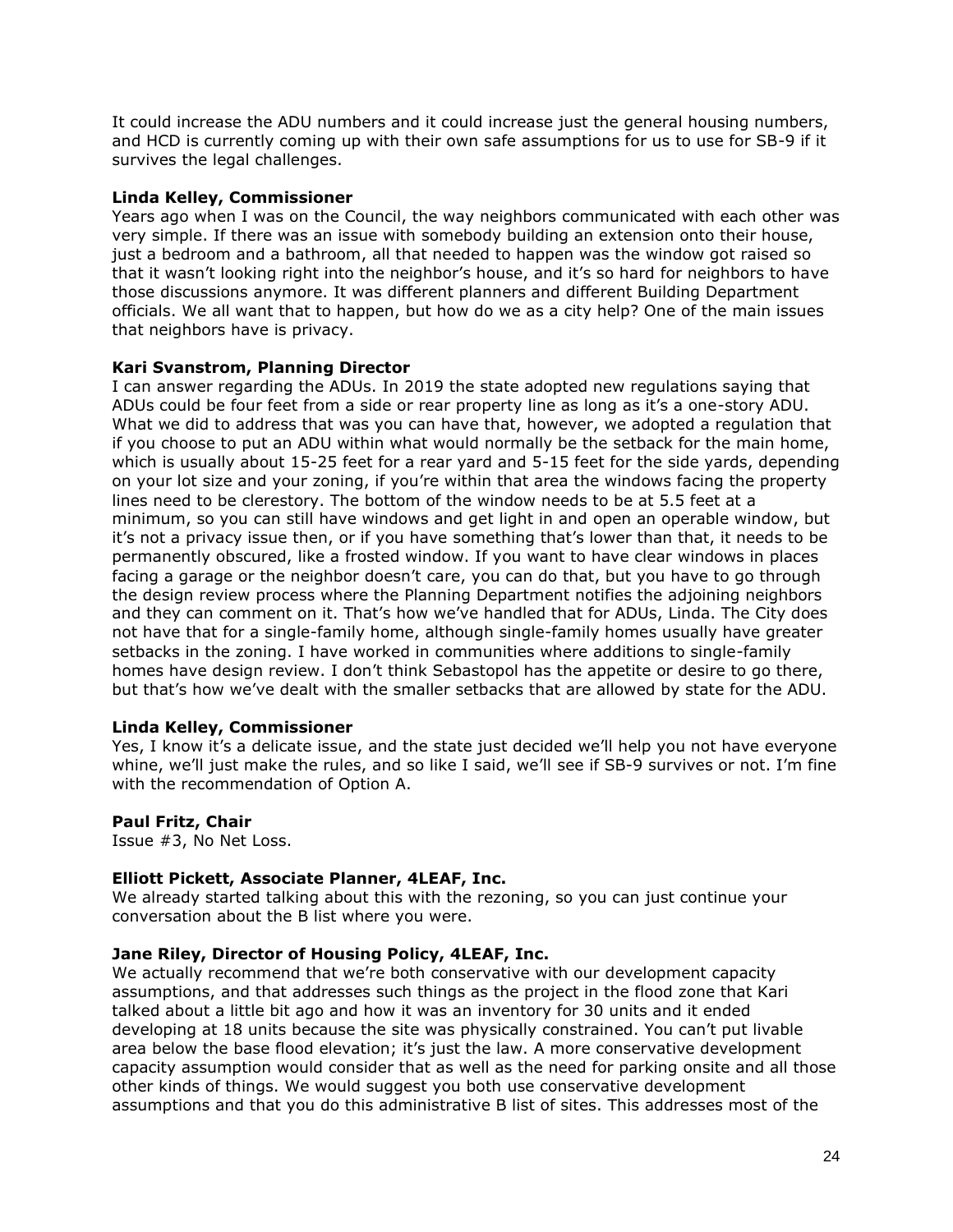things that we talked about a little bit ago. If the City has it's A list of sites and these are the ones that they need to meet their inventory and that they put in the inventory, we don't want to add more sites to that inventory unless we have to, because if we add more sites and then we can't use them, we want to save something for the next time, so we have a back pocket B list of sites that are already zoned for housing; this doesn't work if you have to rezone. You would have a back pocket B list of sites that are already zoned for housing that you can administratively take out and add to inventory, because that inventory is a demonstration to the state that you have adequate sites with appropriate zoning to meet your RHNA and to meet that RHNA throughout the Housing Element period, so it's become a dynamic inventory and we're suggesting that you treat it that way.

## **Paul Fritz, Chair**

Any thoughts from the Commission on these recommendations for Options B and C?

## **Deborah Burnes, Commissioner**

I feel like we covered both of these.

## **Paul Fritz, Chair**

It sounds like Options B and C are good to go. Issue #4, Non-Unit Housing Objectives.

# **Jane Riley, Director of Housing Policy, 4LEAF, Inc.**

We're required to list the quantified objectives, which are the amount of homes that the City expects to construct, rehabilitate, and keep from converting to market rate within the next eight years, so that's something that we will being doing and it needs to be at the RHNA or above. You can say you want to do more; there's not penalty. The only reporting requirement on those regular quantified objectives is in the next Housing Element where you have to go back and assess how well you did in reaching them. What this policy option asks is in addition to the quantified objectives for units that are statutorily required, does the City also want to set these objectives for themselves to do so many beds of homeless housing, or so many safe parking pads, or so many things that HCD and the census don't count as actual units but that fulfill some of your very real housing needs? A little more responsibility in reporting on it once a year, and the same thing with the next Housing Element, but I think it best reflects what Sebastopol is about.

## **Kari Svanstrom, Planning Director**

If you don't do some of those objectives, are you then not in compliance with your Housing Element?

## **Jane Riley, Director of Housing Policy, 4LEAF, Inc.**

No, there's no obligation. It's simply stating an objective. You do have to assess how you're doing with your RHNA, so this assessment only comes up during your annual report and then when you do the next Housing Element.

# **Kari Svanstrom, Planning Director**

For those of you who have been through a General Plan process, it would be similar to setting goals where you want to consider adopting certain policies or doing certain things. We've been very proactive as a city in terms of limiting non-hosted vacation rentals, because it's not consistent with our Housing Element's goal of preserving existing housing stock for permanent residents. That's the type of policy that I'm assuming you're talking about in this section, Jane.

# **Jane Riley, Director of Housing Policy, 4LEAF, Inc.**

Yes.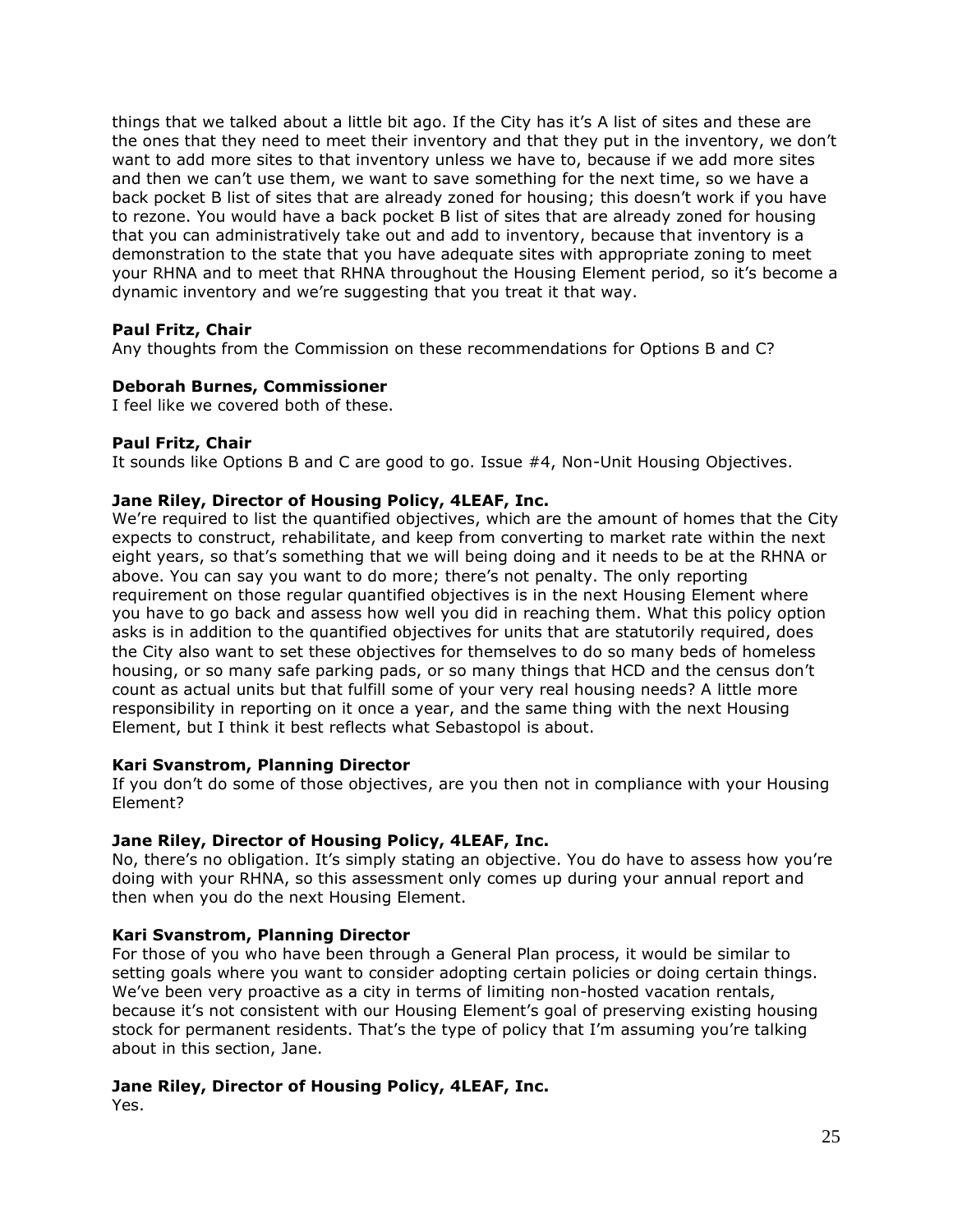# **Kari Svanstrom, Planning Director**

As staff, I don't think we have an issue with the additional reporting. We are doing that right now on all of these various policies with their status reporting to the state every year anyway.

# **Paul Fritz, Chair**

At what point do we decide on what these non-unit housing objectives are? Do you bring them back to the Planning Commission at some point and say these are the non-housing objectives we think you should consider, and then we say yes, we want to do this one and this one, or we don't want to do this one? Is that how that's going to work?

## **Jane Riley, Director of Housing Policy, 4LEAF, Inc.**

Yes, exactly. You would tell us to explore it.

## **Kari Svanstrom, Planning Director**

And if you have input on those as a Commission you can give that to staff either individually and we'll get to the Housing Element through John and the 4LEAF team, or in an open, public meeting like this as well.

# **Paul Fritz, Chair**

Any issues with this recommendation to go with Option B, Include Non-Unit Housing Objectives?

## **Deborah Burnes, Commissioner**

No.

## **Kari Svanstrom, Planning Director**

I suspect that our Council, which recently approved a RV safe parking site for short term would want to include these types of things in what we're telling the state and doing as a community.

## **Paul Fritz, Chair**

Issue #5, Consideration of Potential New Programs.

## **Jane Riley, Director of Housing Policy, 4LEAF, Inc.**

This isn't really an issue, we're just being wide open here and saying there are all kinds of programs that you could adopt that would help you have adequate sites without going through a rezoning process. You could do a zoning code amendment that says you can have attached residential units on church sites. You could do a density bonus program that says once you meet the state density bonus program, if you also do things like 100% permeable pavement we'll give you another two units, or whatever it is to incentivize the things that you actually want to see. Probably the most out of the box thing here is the density unit equivalence to incentivize units that are affordable by design. That has been adopted by at least one other Sonoma County jurisdiction, but it hasn't been effective because the impact fees were not changed to also be like the three for one kind of thing. But this is a program that you could use to allow tiny homes that meet the requirements, if there's a big push for tiny homes out there, and you could also do micro-units in there. The census data showed us there is some need in Sebastopol for housing for smaller households, so it's something you could consider. You could consider limiting the area where it's at. All we're asking for you to do is tell us if there's any of this stuff that's just a non-starter, you don't even want to talk about it, you don't want us to spend any time on it.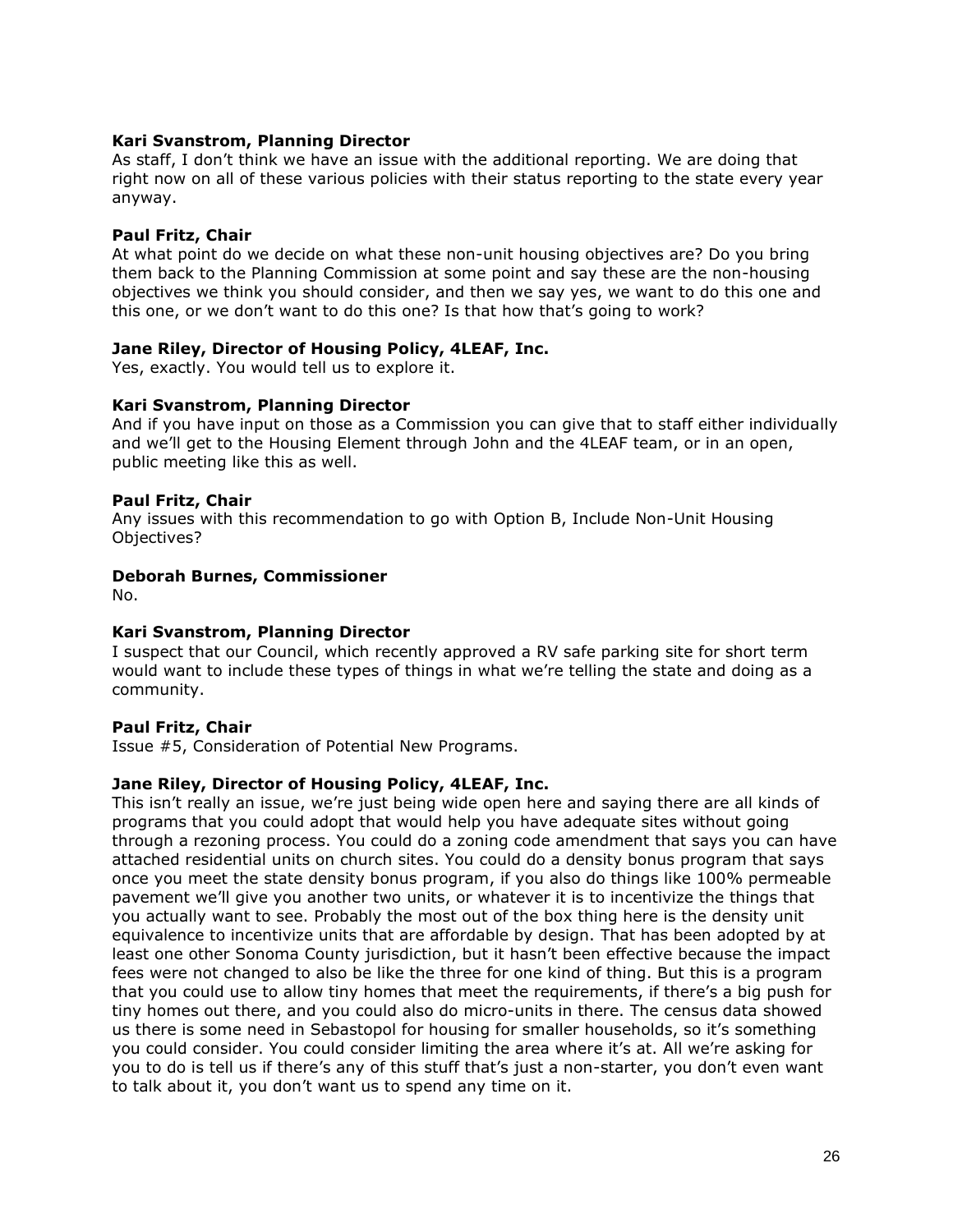## **Kari Svanstrom, Planning Director**

Jane, just so you and some of the other Commissioners who aren't intimately familiar with all the small details of our zoning ordinance know, we already allow studio units, and I forget the size, smaller than a certain size; they count as .5 of a unit.

### **Jane Riley, Director of Housing Policy, 4LEAF, Inc.**

Beautiful, you're already doing it.

## **Kari Svanstrom, Planning Director**

We already do that incentivizing; that's the Huntley Square project actually where it's ten units. They would be allowed seven, but with the small units they're able to do a couple of extra units. The cottage development is something when you look at the co-housing programs and things like that that the Commission had the lecture series on at the start of this year, some of those things. If there is a way to encourage the more grass root housing, some of those end up being like a real co-housing where it's a family around a big farmhouse and then you have really small units without kitchens. That type of thing is potentially compatible with the ethos of Sebastopol.

### **Paul Fritz, Chair**

Do any Commissioners have anything on this list that is a non-starter for anybody?

### **Jane Riley, Director of Housing Policy, 4LEAF, Inc.**

Or other ideas that you'd like to see us explore.

### **Paul Fritz, Chair**

I'm happy to throw out some other ideas too, but I want to start with your question of any non-starters. For me, I don't see any non-starters here, but I'm wondering if other Commissioners see anything that they don't like.

### **Deborah Burnes, Commissioner**

I don't see any non-starters.

## **Paul Fritz, Chair**

I know we do this a little bit, but I like the example you give for the density unit equivalence; I think that's a really interesting concept and something that could be useful, but I see how the impact fees would have to be tailored to match that, and we have revised our impact fees structure a bit already based more on a square footage basis, so we do have some alignment there.

#### **Kari Svanstrom, Planning Director**

Yes, we already give a discount for small units. I will note one thing on the density bonus program, because we do have one project that is potentially going to use density bonus, not for the number of units but for some of the other concessions. It's a really difficult program to understand for neighbors of the project and maybe some folks in the community. You buy a house or condo and you have an assumption of what's going to go on next door, and then all of a sudden the number of units is double what you think it is going to be; it can be a little bit shocking for people. I will say that Sebastopol already has a pretty high base density for multiple-family zones at 29 units per acre. For instance, the Woodmark project on Bodega, the 84 units, that is 28 units per acre, and we have heard a lot about they're basically taking out every tree on the site and how do they work with the site at that density? So, there are some downsides to that to be aware of in terms of what people's expectations are when they looked at the zoning ordinance, which is a density bonus that is a whole bunch of extra stuff that they weren't expecting necessarily.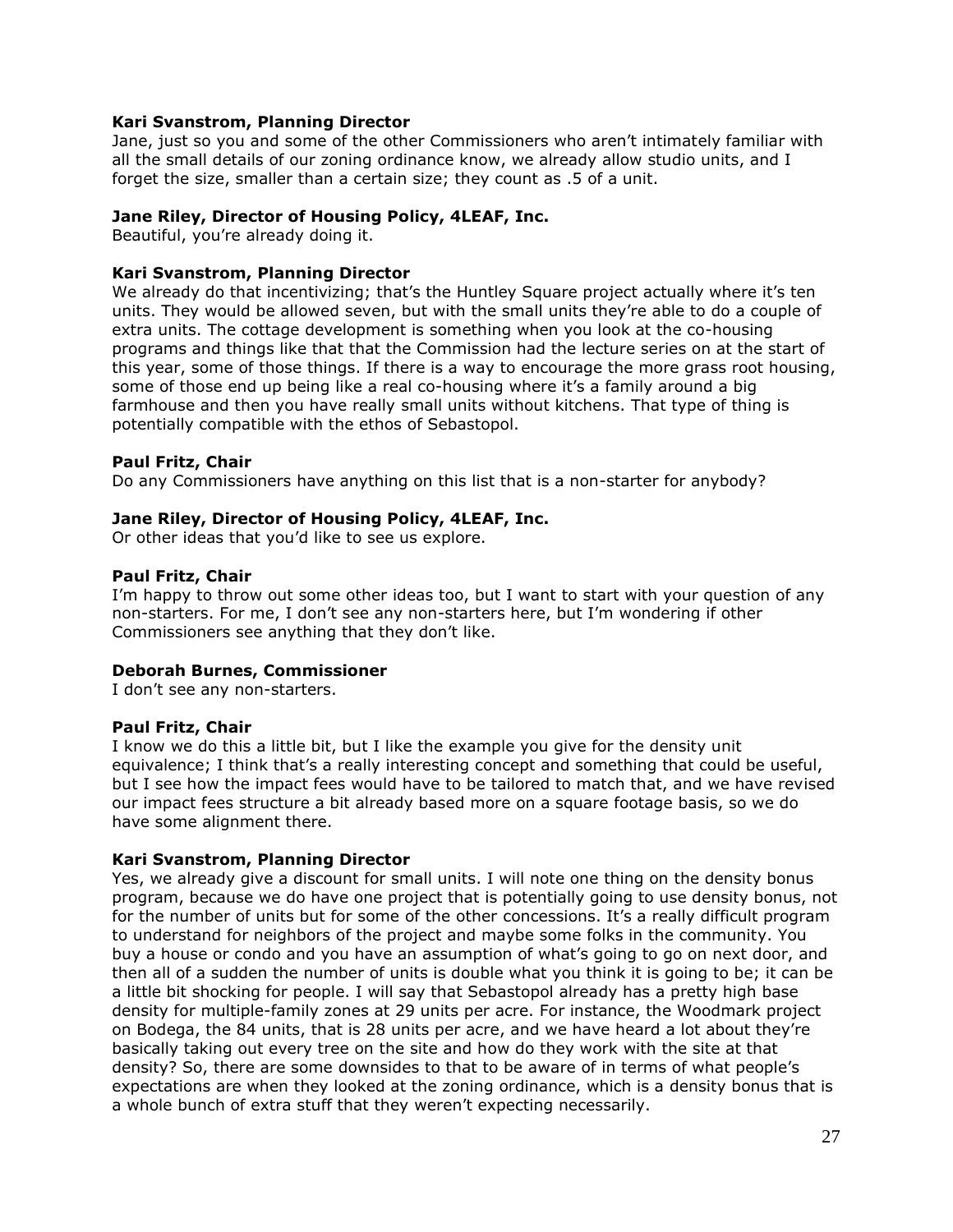## **Jane Riley, Director of Housing Policy, 4LEAF, Inc.**

And the state program itself is very complex, so adding a City program on top of it could be more confusing. On the other hand, this is a good way for the City to require the things that they want out of a program that you no longer have discretionary review authority over, so incentivize the things that you want by telling them they'll get a density bonus. You don't have to add more concessions. It's crazy how many concessions they already have to have.

# **Kari Svanstrom, Planning Director**

The state has already doubled that.

### **Paul Fritz, Chair**

I think it could it a useful program, like you said, Jane, to get something we want out of it. We talk a lot about universal design, affordability, and accessibility and things like that, and I think those are all really good examples of we get something. Yes, we get more units, which is not a bad thing, but we also get something else out of it. I like the workforce housing overlay; I guess it's sort of related. A workforce housing or affordable housing overlay that allows just affordable housing by right in certain zoning districts is something worth looking at. I know there are a lot of ways the state is making it easier to do affordable housing by right anyway with things like SB-35 and other state regulations, but I think looking at an affordable housing overlay zone would help affordable housing developers. I've worked on plenty of affordable housing projects where it's a five-year entitlement process and those are draining and expensive. It's hard to build affordable housing anyway, and then going through five years of entitlements just adds more to the cost, so anything we can do to streamline that kind of thing I would be in favor of. I'm also a big fan of *Missing Middle Housing*; I've got the book sitting right here on my desk and they have a lot of great ideas. I know it would be very controversial in a lot of ways, but what they talk about in *Missing Middle Housing* is specifying the form that you want, how big of a structure you want, and not focusing so much on the density, because density can be very misleading. We all get very caught up in a density number because we're afraid high numbers mean more units, but you can have a well-designed, small scale, multi-family building that has a lot of units in it that if you knew what the density was, you'd be outraged. I'm going to throw out a quick personal example. I've been trying to get my own little two-unit development in town that would essentially be a house and an ADU, one on top of the other, they're both about 600 square feet. It's on a very tiny little lot. If I'm successful in doing this, and I know the City doesn't count designation differently for smaller units, but if you look at two units on a 1,400 square foot lot the density is about 62 unit an acre, so that would just blow anyone's mind in Sebastopol if I told them I was doing 62 units an acres, but I'm only doing two units on a little lot. I think there are ways to talk about some of these things, and I know our zoning code is based on density, but I personally am interested in looking at other ways of regulating some of this stuff that doesn't get us so caught up in this density number, because I think just because of this density number we take a lot of development opportunity away from sites that could be developed very contextually and very nicely. That's something I'd like to throw out there for consideration.

# **Jane Riley, Director of Housing Policy, 4LEAF, Inc.**

Cottage housing development encouraging those, I heard you say a little form based. Give them the cubic size that they can do and let them worry about how many units are in there, whatever the average single-family home is in the neighborhood to get that much?

#### **Paul Fritz, Chair**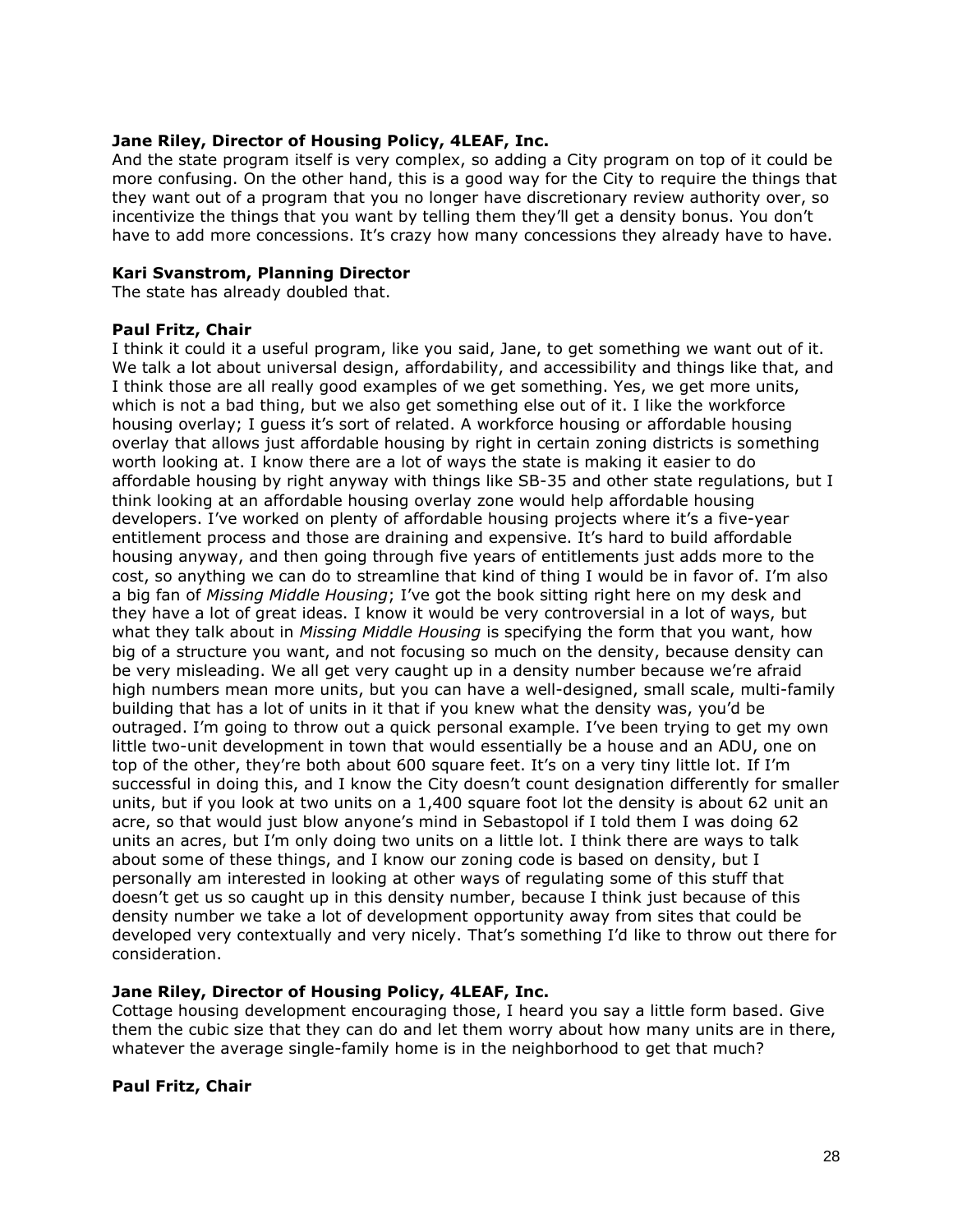Yes, and again, *Missing Middle Housing* talks about you give a maximum building width and depth; that's what we're really concerned about. We don't want these giant apartment complexes in a single-family neighborhood. I've pointed out these examples before, but there's a building at the corner of Vine and Calder Avenues that looks like a single-family house and there are four units in there, and it's in a single-family residential zone. Building it today would never be allowed, but it's there and it's fine.

## **Jane Riley, Director of Housing Policy, 4LEAF, Inc.**

Get me the address, because ABAG is hiring a photographer to go out and take pictures of *Missing Middle Housing* that actually exists.

### **Paul Fritz, Chair**

I can give you the address, Jane, so you can take a look at it. And again, that has maybe an 18-inch setback from the back of the sidewalk. It has no setback, it's four units, it's so many things that are not allowed with this, but it fits in the neighborhood and it's fine; it's an old house, it's been there forever. I just want to look at things like that. I would also be happy to have a duplex on any single-family's lot in Sebastopol. I don't see any reason why any single property in Sebastopol couldn't have a duplex on it, and I'm not talking about a house and an ADU, I'm talking about two 1,200 square foot, three-bedroom, side-by-side, upstairs/downstairs. It's a very traditional housing type you see in a lot of very old, traditional neighborhoods, but we don't do that here. I was actually looking at our zoning code, and Sebastopol doesn't have any like poor neighborhoods, there's no like ghetto in Sebastopol, but if you look at our zoning map all of our multi-family housing is in, again, I wouldn't say the poor neighborhoods, but I will they're the poorer neighborhoods. We don't see any multi-family housing in Swain Woods or off of Valentine Avenue or Covert Lane, those areas that are newer and nicer. We put all the multi-family housing in closer-in neighborhoods and I think we need to spread this out a little bit. It's an equity issue. It's common knowledge at this point that single-family housing came out of trying to keep minorities out of neighborhoods, so I think we need to get beyond that history, especially in Sebastopol. I think it's something that fits with who we are, and if you look around Sebastopol, we're also a very white community. That's not a surprise that we are that way, because 80% of our residential land is zoned for single-families only, and that's the most expensive housing there is and a lot of minorities can't afford that type of housing, and I think we need to change that.

## **Kathy Oetinger, Vice Chair**

I agree we need to change it, but with all due respect to that concept, the City has been trying to do that since I've been around. Down at the end of Valley View Court, when the first homes came in they put in some apartment units at the bottom. Meadowlark Drive, we got a couple units in there. Right where you come off of the end of Jewell Avenue there's a couple of houses that we got in there, but it's really hard. We've been working on trying to get developments to have inclusionary housing within their neighborhoods. It's usually at the end of the property or the last houses they build after selling all the others, but we're working on it. We just need to do more of it.

#### **Paul Fritz, Chair**

I know it's very hard to do those buildings, and even if we were to allow this by some miracle and say you can do a duplex on any lot in Sebastopol, I doubt we would get very many. I don't think it's going to be someone is going rush out to do that. I will tell you from my own experience of trying to do this little, tiny two-unit building, the margins are very tight, and it's very hard to do. Construction is very expensive right now and it's hard to make little projects pencil out, so I really have no concern that we will all of a sudden be overrun with duplexes in Sebastopol. I think if we get ten, we would be lucky. But the more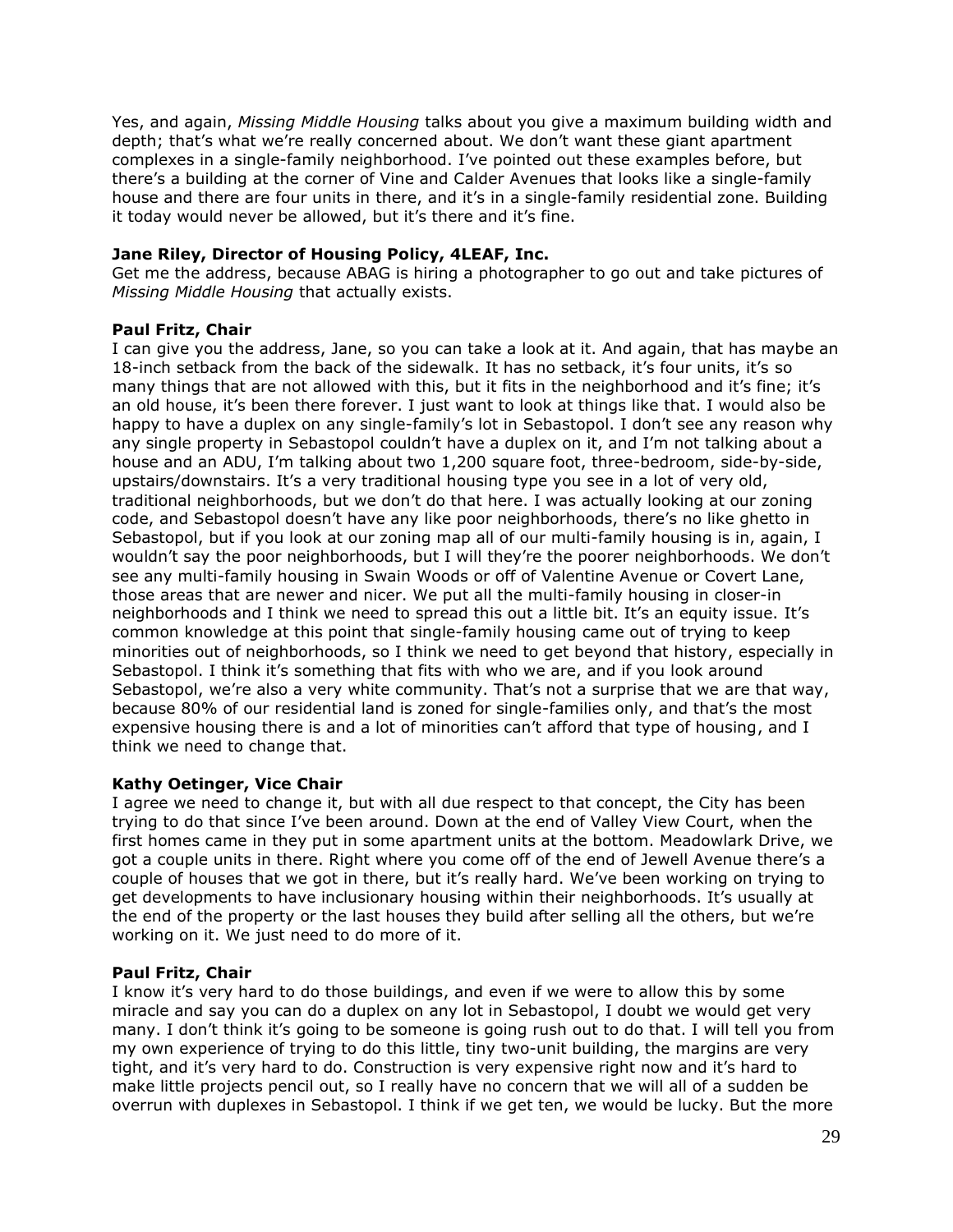we can do to give people a variety of options the better, so any of these new programs I'm all in favor of, because we just need to throw things out there and something will fit for somebody somewhere. We definitely just need more housing.

## **Jane Riley, Director of Housing Policy, 4LEAF, Inc.**

Would you want to look at a program where we allow interior conversions of existing units for up to three units?

# **Paul Fritz, Chair**

Personally, yes, I would. That house that has four units in it was probably a single-family house at one time and it was carved up into four units, and it looks like a single-family house. I think that's what people are concerned about, changing their neighborhoods. There's a large house on the corner of Wilton Avenue and North High Street behind Rite Aid, it looks like an old farmhouse, and it has three units in it. Any interior conversion, if you can carve it up in a way that makes sense, I'd certainly be in favor of that.

# **Deborah Burnes, Commissioner**

The only thing we'd have to look at with that would be parking. Right behind Rite Aid there's also that home for seniors that's cut up into several units, but parking is an issue. As long as parking isn't an issue, I think it's a great idea.

# **Jane Riley, Director of Housing Policy, 4LEAF, Inc.**

Great. This is really helpful.

# **Linda Kelley, Commissioner**

We have spent some time on ADU type uses. Was it after 2016 that you couldn't use your ADU as a vacation rental? The front house could be rented out; you could live in the back. I don't remember quite the rules, but I am concerned that our rules are tight around that issue. If I'm correct, we're still working on that, Kari?

## **Kari Svanstrom, Planning Director**

That is correct. The current regulations are that if you construct an ADU after 2017 the development impact fees are greatly reduced, and pretty much eliminated at this point, to encourage housing, and the setbacks were changed and those types of things. If you created an ADU after 2017 you would need a use permit to rent the ADU for short-term rental. John and I are constantly telling people you're not going to get a use permit approved by the Planning Commission to use your ADU as a short-term rental unless there's a special circumstance like there is a permanent resident there and you're using this while they're gone for the summer on sabbatical or whatever, something like that. You can live in the ADU and rent the main house, but that's one of the policies that we'll be bringing back to you hopefully in early 2022 to look at potentially how we look at those. We're looking at some people can afford to live in Sebastopol if they build or convert an ADU and live there while they rent the main house until they have a growing family and move in to the main house.

## **Linda Kelley, Commissioner**

Does that apply also to the JADUs?

## **Kari Svanstrom, Planning Director**

That does apply to a JADU. You cannot rent that short-term. Additionally, a JADU does require owner occupancy in one of the units, and an ADU and single-family home you can rent both of the units long-term.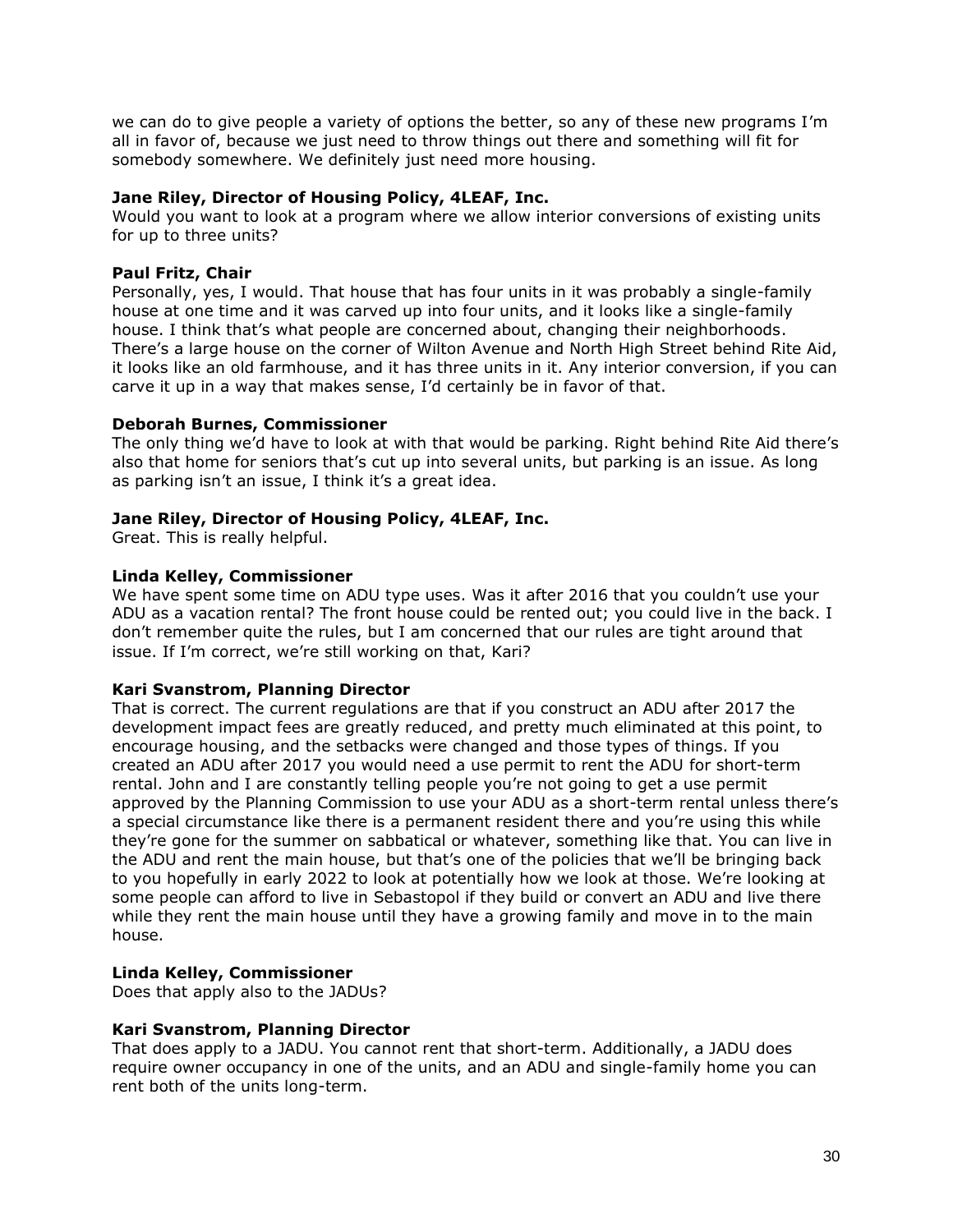# **Linda Kelley, Commissioner**

If we're looking at a workforce housing overlay I want to make sure that anything that we're increasing allowances, maybe not workforce as much as the incentivizing smaller units by design, especially if it's going to be you can have three units, that those rules and those policies that we've done for ADUs apply to those other small units that we create, because we cannot lose one more family housing. My good friend is being evicted. She lives just north of the City and she's being evicted, and no special accommodations were made and it's awful. The woman is going by the rules of how to evict her, but I don't believe her. Just like what happened in San Francisco when you could kick someone out because a family member was moving in there, and how many of those were false? So, even monitoring of that is asking for the moon, but that's the only way we'd know sometimes.

## **Paul Fritz, Chair**

I want to jump back to this duplex issue. I'm looking at our zoning code. We did the zoning code update, we made this new R-5 zoning district that would allow duplexes, but there's only like nine lots in town that have it and six of them already have a duplex. The minimum lot size is 4,000 square feet, but the maximum designation is one unit per 3,630 square feet, so you would need like an over 7,000 square foot lot to actually be able to build a duplex in that zone. That just needs to be matched up. If we're going to allow duplexes, we need to make sure the density allows you to actually build a duplex on a more typical lot size. I'd say there are plenty of lots in town that are less than 7,000 square feet and they should be allowed to have a duplex on them without having to meet this kind of minimum density requirement again, so it goes back to that density issue of is that the right way to really look at this?

# **Jane Riley, Director of Housing Policy, 4LEAF, Inc.**

So, maximum form rather than density?

## **Paul Fritz, Chair**

That's what I'm interested in. All right, does that give you what you're looking for from us this evening?

## **Jane Riley, Director of Housing Policy, 4LEAF, Inc.**

Yes, this is fantastic; it's been really helpful. Really appreciate the input.

Chair Fritz asked Commissioners for any final thoughts. Seeing none, he thanked the 4LEAF team and moved to the next item.

**C. Planning Commission Training Discussion -** (No written report). Potential training:<https://courses.planetizen.com/planning-commissioner-training>

Chair Fritz introduced the item and asked for Commission comments.

## **Deborah Burnes, Commissioner**

I think it's a great idea, and I think it's a great idea to do it on a public forum, not only because it makes it easier for us, but also because I believe if you're going to do it, let's utilize this for not just us.

## **Paul Fritz, Chair**

I think it could be interesting for some community members, maybe not a lot. We would have to pay by the number of Commissioners taking the class, but if we do it in a public forum then we can at least have a conversation about it afterwards and probably bring up some issues and questions. I don't think it's specific to California planning, it's a national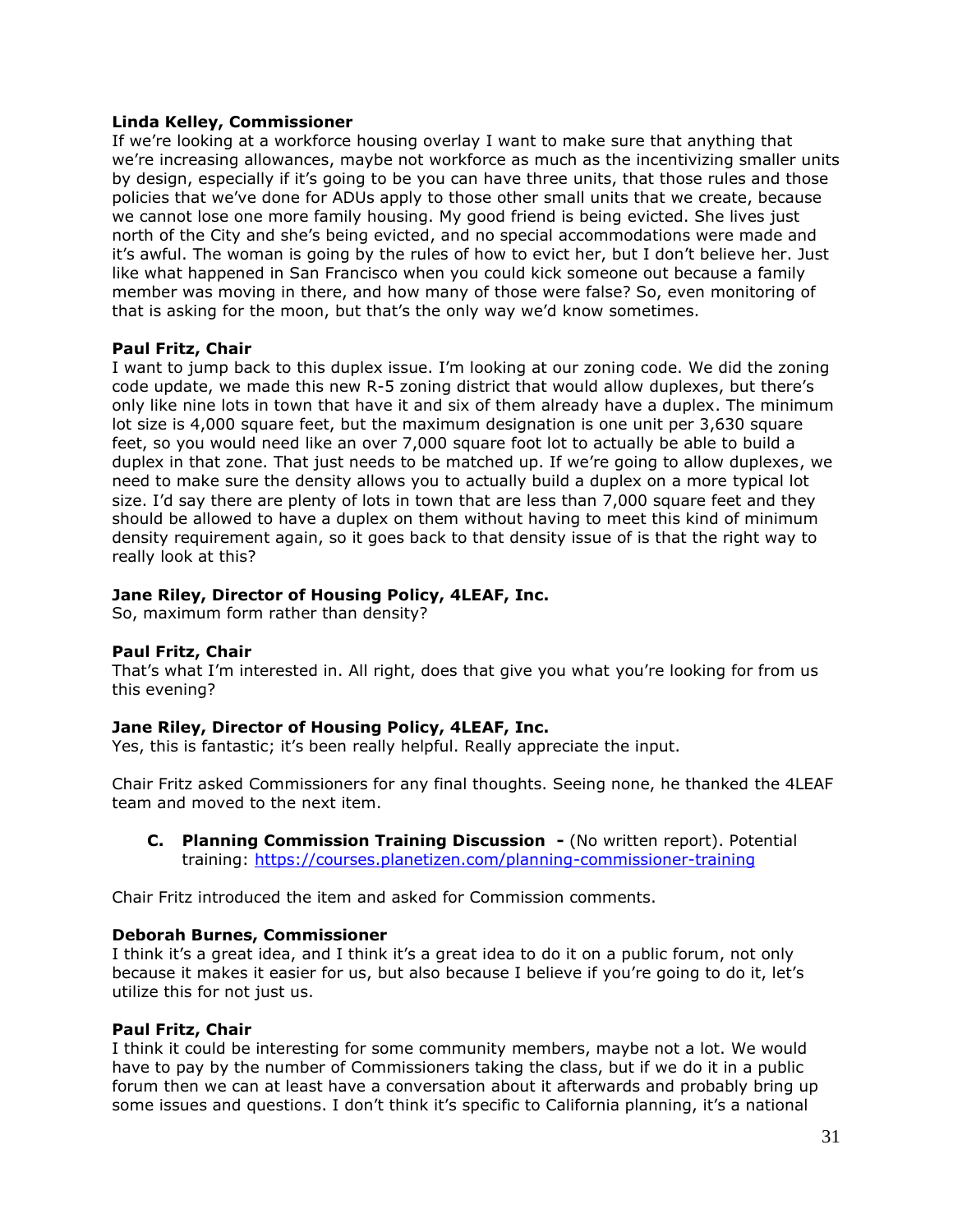program, but Kari could probably help respond to California-specific issues if things might be a little different in California so we could have a dialogue amongst ourselves and have a better understanding of how some of these things apply to California. Like our General Plan, most of the country calls them a Comprehensive Plan, and probably in this course I'm assuming they call it a Comprehensive Plan, so there might be little things like that. Maybe there are also more significant issues with planning law that are different in California, but it would at least be a good place to start the conversation and learn a little bit more about what it is that we're doing here.

## **Linda Kelley, Commissioner**

How much is it to attend?

## **Paul Fritz, Chair**

I want to say \$300-and-something per person, and if you have a group like us, you get a 10% discount. I know that there were no applicants for the last application period and that application period has been extended. I don't know if you've gotten any applications yet, Kari, for new Commissioners.

### **Kari Svanstrom, Planning Director**

Not that I know of. Usually the City Clerk sends me an application if she receives one.

### **Paul Fritz, Chair**

When Zach Douch leaves we'll be down to five if we get no new applicants, so we could have between five and seven of us that the City would be paying for.

## **Kari Svanstrom, Planning Director**

It would be between \$1,500 for five Commissioners and \$2,200 for seven Commissioners. We do have budget amendment requests due later this week, so getting input from the Commission tonight is very timely in terms of if this were to start sometime in the new year.

## **Paul Fritz, Chair**

If there's no opposition, then will let Council Member Gurney know.

## **Kathy Oetinger, Vice Chair**

It just depends on when it is. I'm already giving up activities that I'd like to do on Tuesdays, so if you're adding more meeting times or other evenings it might be hard for me to attend.

#### **Paul Fritz, Chair**

I would think it's going to be no additional time outside of regular second and fourth Tuesdays. It would just be in a regular meeting, and if we have a really full agenda then it may get pushed off. I can work with Kari on scheduling it. I don't know what the full length of it is. I know there are ten courses. I think some of them may be 30 minutes. I didn't look at the details to how long each one was, but yes, I think we should gear towards whatever else is going on.

# **Kari Svanstrom, Planning Director**

Paul, when I looked at it, they range from about 45 minutes to 60 minutes per session.

## **Paul Fritz, Chair**

My intention would not be to increase our regularly scheduled meetings or increase an unreasonable amount of time in a meeting. I may take us six months to get through all of them, but I do think it would be nice for future Commissioners to have to take it over a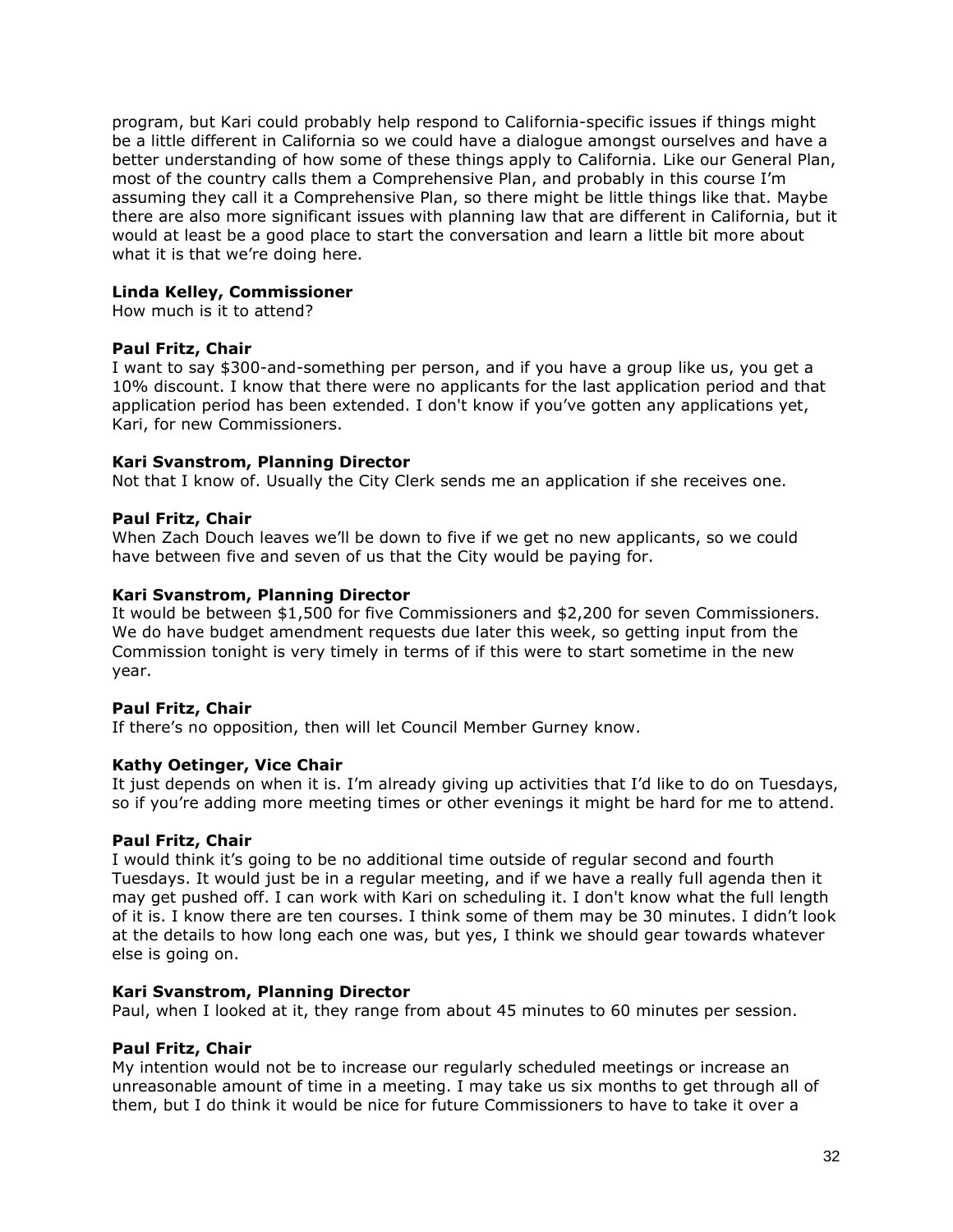period of time, say, in the first year, and give a time frame that as people are added to the Commission that they would be required to take it as well.

### **Kathy Oetinger, Vice Chair**

As long as it seems useful and pertinent to the things that we do. The issue of it not being in California law is a little bit of an issue, but if it were just the general process, I could see it being useful.

## **Linda Kelley, Commissioner**

If it's going to be during Planning Commission time already and it's going to be on YouTube so then we would have it for future use, maybe future Planning Commissioners would be required to watch the YouTube videos if there isn't a copyright issue or whatever. And it was \$300 or so for the whole course for each Planning Commissioner, or per Commissioner?

#### **Paul Fritz, Chair**

For the whole thing.

#### **Linda Kelley, Commissioner**

And I think instead of making a recommendation that we should do this, we could pilot it and see how it worked out and if we thought the information was presented in a way that was applicable to us.

#### **Paul Fritz, Chair**

Yes, that's a good idea. The courses are: Introduction to Planning, Planning Official Ethics, What is a Comprehensive Plan?, An Overview of the Planning Process, Working with the Public, Basis Legal Framework for Planning Officials, Constitutional Limits on Planning and Zoning, How Does Zoning Work?, A Site Plan, and An Overview of the Zoning Process. It looks like they are about 38 minutes to 67 minutes.

#### **Kari Svanstrom, Planning Director**

If we move forward with this, I like Linda's idea of piloting it. There are other programs out there, as you know. In the past I think you had done Planning Commission Academy. It's been more like the SB-35 or the fire recovery, planning for fire hazards and things like that. I do not know if they'll be doing it this coming year. It doesn't preclude us from doing that as well, but that's either a Friday or Saturday.

#### **Paul Fritz, Chair**

Usually Saturday morning.

#### **Kari Svanstrom, Planning Director**

But that doesn't necessarily preclude us doing that if that happens again. The League of California Cities also does have a Planning Commission Academy, which has a lot of the same courses, which is another alternative. Again, piloting this, I support the education and the components of it. I have not looked at the course to know the content, but the curriculum seems appropriate.

#### **Paul Fritz, Chair**

If you have other suggestions, Kari, of other maybe California-specific courses, I'm certainly open to that too. I just came across this one and thought it was a good idea, so I'm happy to take a look at some other ideas if they make sense.

#### **Kari Svanstrom, Planning Director**